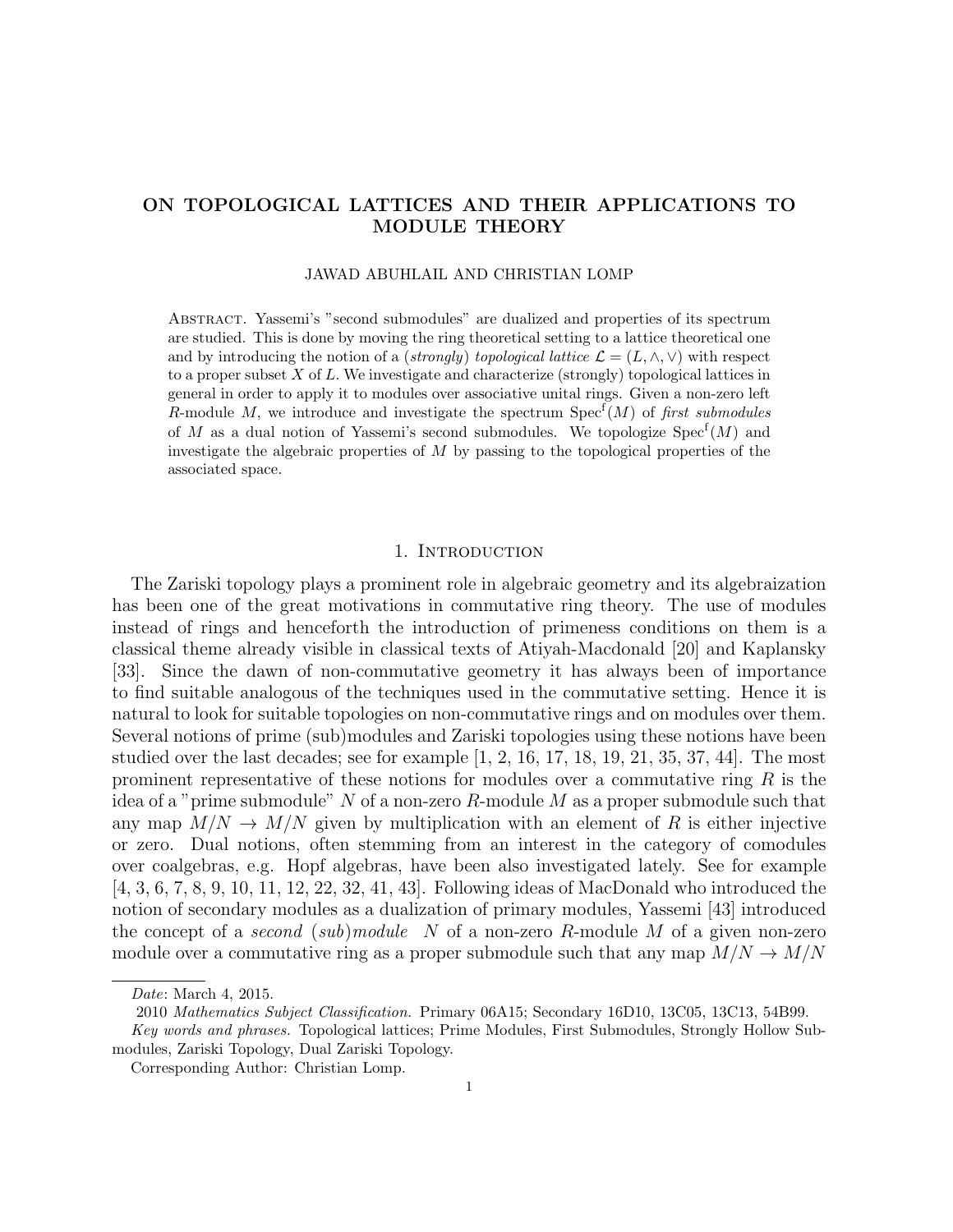given by multiplication with an element of  $R$  is either surjective or zero. This notion was studied for modules over arbitrary associative rings by Annin [9], where a second module was called a *coprime module*. Moreover, the notion of *coprime submodules* was investigated by Kazemifard et al. [32].

In this paper, we dualize the notion of a coprime submodule to present the spectrum Spec<sup>f</sup>(M) of *first submodules* of a given non-zero left module M over an arbitrary associative, not necessarily commutative, ring  $R$  with unity. We topologize this spectrum to obtain a dual Zariski-like topology, study properties of the resulting topological space and investigate the interplay between the properties of that space and the algebraic properties of  $M$  as an  $R$ -module.

To achieve this goal, we begin in the second section with a more general framework of a topological complete lattice  $\mathcal{L} = (L, \wedge, \vee, 0, 1)$  with respect to a proper subset  $X \subsetneq L$ . We investigate such lattices and characterize them; moreover, we investigate the irreducibility of the closed subsets of X. In Section 3, we apply the results we obtained in Section 2 to the concrete example  $\mathcal{L}(M)$ , the complete lattice of R-submodules of a given non-zero R-module M, and  $X = \text{Spec}^f(M)$ , the spectrum of R-submodules of M which are prime as R-modules. In Section 4, we obtain several algebraic properties of  $_R M$  by passing to the topological properties of  $Spec<sup>f</sup>(M)$ .

### 2. Topological Lattices

Throughout,  $\mathcal{L} = (L, \wedge, \vee, 0, 1)$  is a complete lattice,  $X \subseteq L \setminus \{1\}$  is a non-empty subset and  $\mathcal{P} = (\mathcal{P}(X), \cap, \cup, \emptyset, X)$  is the complete lattice on the power set of X. We define an order-reversing map

$$
V: L \longrightarrow \mathcal{P}(X), \qquad a \mapsto V(a) = \{p \in X \mid a \le p\}.
$$

It is clear that  $V(0) = X$ ,  $V(1) = \emptyset$  and  $V(\bigvee \mathcal{A}) = \bigcap_{a \in A} V(a)$  for every  $\mathcal{A} \subseteq L$ . This means that the image of V contains  $X, \emptyset$  and is closed under arbitrary intersections. If  $\text{Im}(V)$  is also closed under finite unions, then the elements of  $V(L)$  can be considered the closed sets of a topology on X.

**Definition 2.1.** We say that  $\mathcal L$  is a *topological*<sup>X</sup>-lattice (or X-top, for short) iff  $V(L)$  is closed under finite unions.

The purpose of this section is to characterize  $X$ -top lattices. Notice that the map V represents the lower adjoint map of a Galois connection between  $\mathcal L$  and  $\mathcal P$ , where the upper adjoint map is

$$
I: \mathcal{P}(X) \longrightarrow L, \ \mathcal{A} \mapsto \bigwedge \mathcal{A}.
$$

Since V, I are order reversing and  $a \leq I(V(a))$ ,  $\mathcal{A} \subseteq V(I(\mathcal{A}))$  hold for all  $a \in L$ ,  $\mathcal{A} \in \mathcal{P}(X)$ , we conclude that  $(V, I)$  is a Galois connection [29, 3.13] and that

$$
V = V \circ I \circ V \quad \text{and} \quad I = I \circ V \circ I. \tag{1}
$$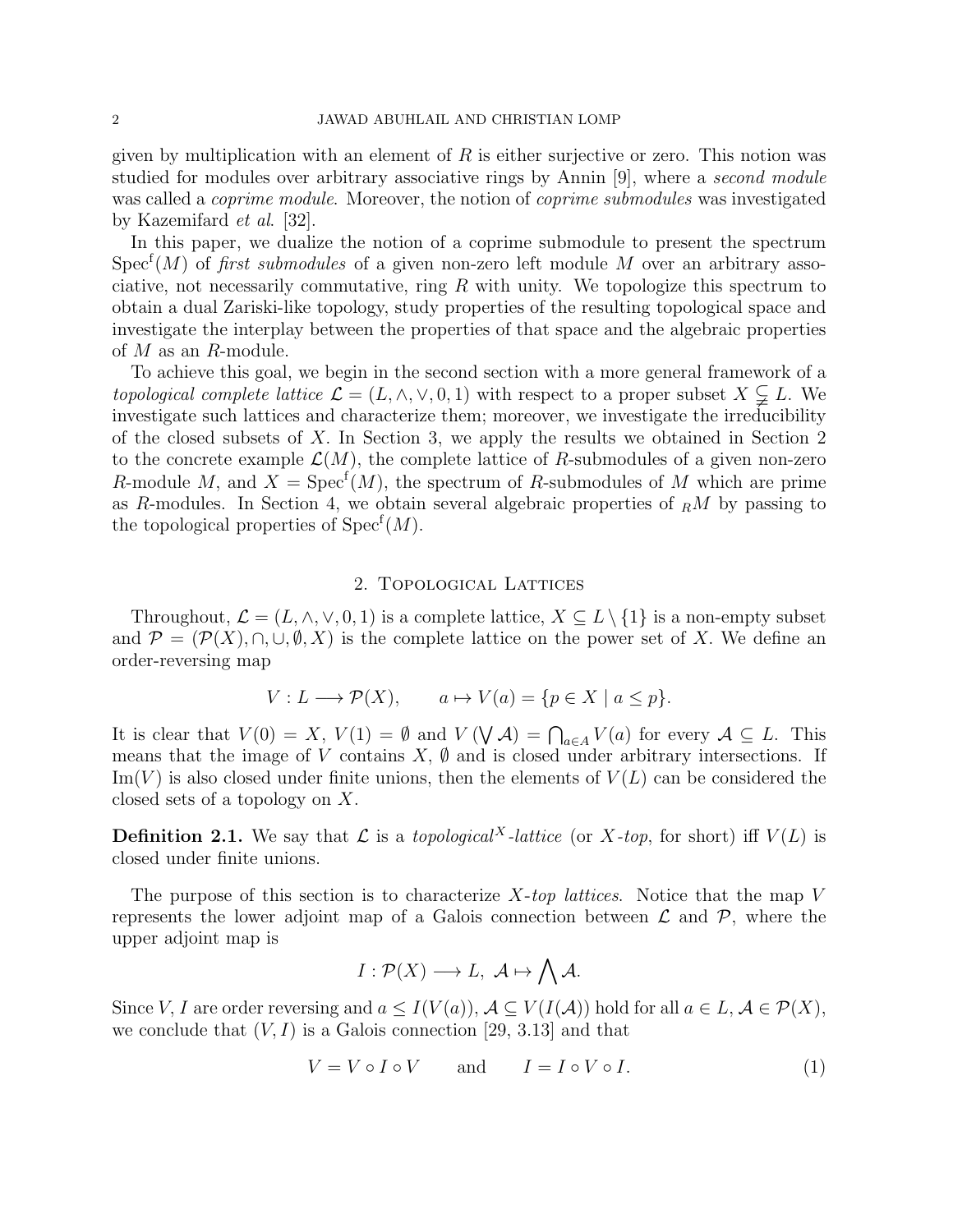The compositions  $I \circ V$  and  $V \circ I$  are *closure operators* [29, Lemma 32] and the closed elements with respect to this Galois connection are

$$
\mathcal{C}(L) = \{a \in L \mid a = I(V(a))\} = \{I(\mathcal{A}) \mid \mathcal{A} \subseteq X\} = \text{Im}(I)
$$

and

$$
\mathcal{C}(\mathcal{P}(X)) = \{ \mathcal{A} \in \mathcal{P}(X) \mid \mathcal{A} = V(I(\mathcal{A})) \} = \{ V(a) \mid a \in L \} = \text{Im}(V).
$$

Clearly, V is a bijection between  $\mathcal{C}(L)$  and  $\mathcal{C}(\mathcal{P}(X))$  with inverse I.

A lattice structure on  $\mathcal{C}(L)$ . Note that  $X \subseteq \mathcal{C}(L)$ , because for every element  $p \in X$  we have  $I(V(p)) = \bigwedge (p, 1 \cap X) = p$ . Moreover,  $(C(L), \wedge, \wedge X)$  is a complete lower semilattice because if  $Y \subseteq \mathcal{C}(L)$ , then for each  $y \in Y$  we have  $y = I(\mathcal{A}_y)$  for some subset  $\mathcal{A}_y \subseteq X$  and it follows that

$$
\bigwedge Y = \bigwedge_{y \in Y} \bigwedge \mathcal{A}_y = \bigwedge \bigcup_{y \in Y} \mathcal{A}_y = I \left( \bigcup_{y \in Y} \mathcal{A}_y \right) \in \mathcal{C}(L).
$$

This makes  $\mathcal{C}(L)$  a complete lattice by defining a new join for each subset  $Y \subseteq \mathcal{C}(L)$  as

$$
\widetilde{\bigvee} Y := IV \left( \bigvee Y \right) = \bigwedge \{ c \in \mathcal{C}(L) \mid y \leq c \,\forall \, y \in Y \}.
$$

Notice that this new join  $\widetilde{\vee}$  is usually *different* from the original join  $\vee$  of L.

Before we characterize  $X$ -top lattices, we need to recall the following definition (see for example [5, Definition 1.1.]). An element p in a lower semilattice  $(L, \wedge)$  is called *irreducible* iff for all  $a, b \in L$  with  $p \leq a, b$ :

$$
a \wedge b \le p \qquad \Rightarrow \qquad a \le p \text{ or } b \le p. \tag{2}
$$

The element p is called *strongly irreducible* iff Equation (2) holds for all  $a, b \in L$ .

**Theorem 2.2.** The following statements are equivalent:

- (a)  $\mathcal L$  is an X-top lattice;
- (b)  $V : (\mathcal{C}(L), \wedge, \widetilde{\vee}) \to (\mathcal{P}(X), \cap, \cup)$  is an anti-homomorphism of lattices;
- (c) every element  $p \in X$  is strongly irreducible in  $(C(L), \wedge);$
- (d)  $(C(L), \wedge, \widetilde{\vee})$  is a distributive lattice and every element  $p \in X$  is irreducible in  $(C(L), \wedge).$

*Proof.* (a)  $\Rightarrow$  (b) Suppose that L is X-top, *i.e.*  $V(L)$  is closed under finite unions. Let  $a, b \in \mathcal{C}(L)$ . By assumption,  $V(a) \cup V(b) = V(c)$  for some  $c \in L$ . Hence

$$
a \wedge b = I(V(a)) \wedge I(V(b)) = I(V(a) \cup V(b)) = I(V(c))
$$

and it follows that  $V(a \wedge b) = V(I(V(c))) \stackrel{(1)}{=} V(c) = V(a) \cup V(b)$ . Moreover, it is clear that  $V(a \tilde{\vee} b) = V(a) \cap V(b)$  for all  $a, b \in C(L)$ .

 $(b) \Rightarrow (c)$  Let  $p \in X$  and  $a, b \in \mathcal{C}(L)$ . If  $a \wedge b \leq p$ , then  $V(p) \subseteq V(a \wedge b) = V(a) \cup V(b)$ whence  $p \in V(a)$  or  $p \in V(b)$ , *i.e.*  $a \leq p$  or  $b \leq p$ .

 $(c) \Rightarrow (a)$  Let  $V(a)$  and  $V(b)$  be two closed sets. By Equation (1), we can write them as  $V(a) = V(a')$  and  $V(b) = V(b')$  for some  $a', b' \in C(L)$ . Let  $p \in V(a' \wedge b')$ , whence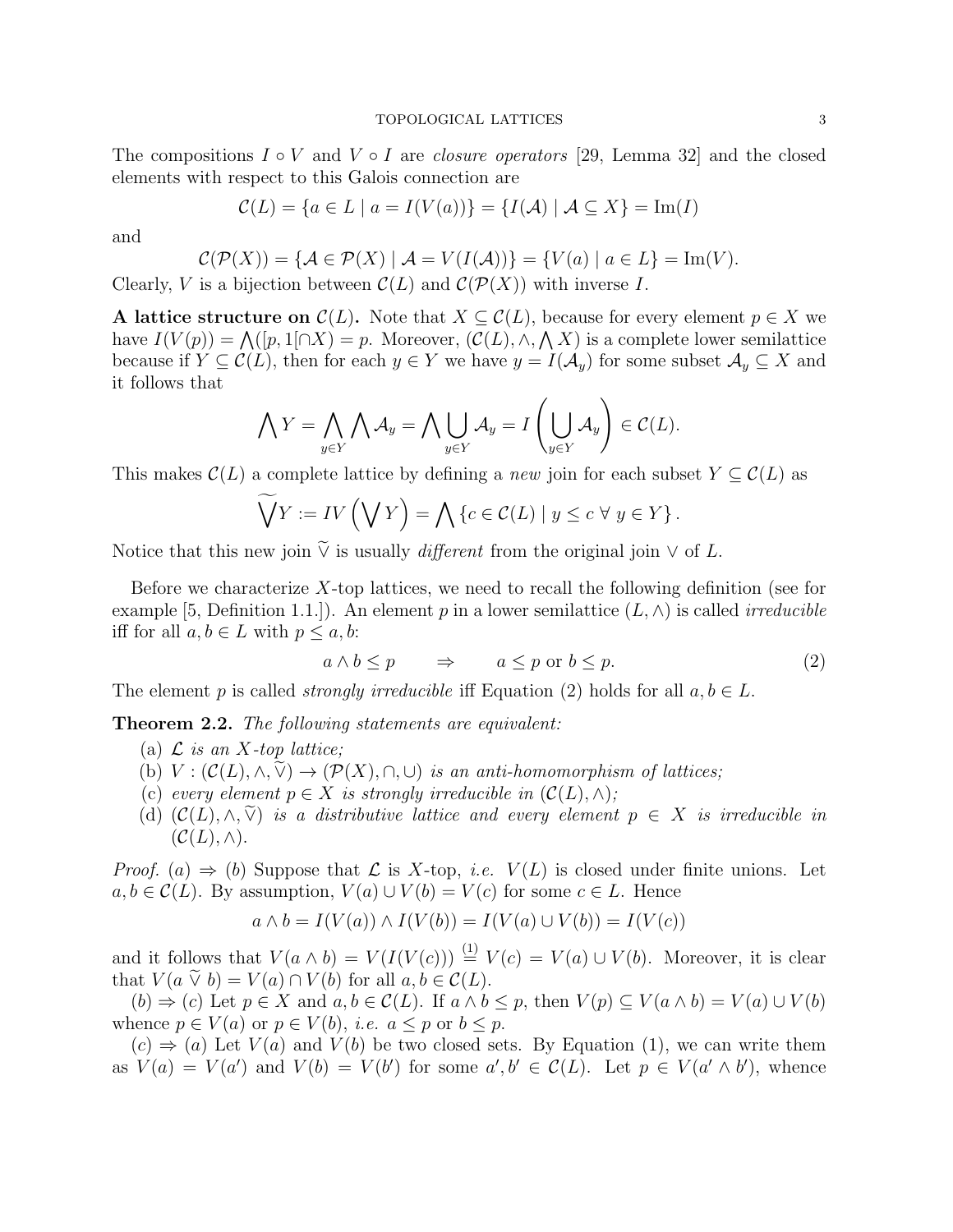$a' \wedge b' \leq p$ . Since p is strongly irreducible in  $\mathcal{C}(L)$ ,  $a' \leq p$  or  $b' \leq p$ , *i.e.*  $p \in V(a')$  or  $p \in V(b')$ . Thus  $V(a' \wedge b') \subseteq V(a) \cup V(b)$ . Since  $V(a) \cup V(b) = V(a') \cup V(b') \subseteq V(a' \wedge b')$ always holds, the equality follows.

 $(d) \Rightarrow (c)$  holds by [5, Lemma 1.20].

 $(b + c) \Rightarrow (d)$  Note that  $V : C(L) \rightarrow \mathcal{P}(X)$  is injective and, by (b), the dual lattice  $\mathcal{C}(L)^\circ$  is isomorphic to a sublattice of the distributive lattice  $\mathcal{P}$ , whence  $(\mathcal{C}(L), \wedge, \widetilde{\vee})$  is<br>distributive as well. On the other hand every strengly imply inducible element is in porticular distributive as well. On the other hand, every strongly irreducible element is in particular irreducible.

**Example 2.3.** Let  $R$  be an associative, not necessarily commutative, ring with unity,  $X = \text{Spec}(R)$  be the spectrum of prime ideals of R and  $\mathcal{L}_2(R)$  the lattice of ideals of R. Notice that  $\text{Im}(I)$  consists of all ideals that are intersections of prime ideals, *i.e.* the semiprime ideals of R [42, 2.5]. It is clear that every prime ideal P is strongly irreducible in  $\mathcal{L}_2(R)$ ; in particular, P is strongly irreducible in Im(I) whence  $\mathcal{L}_2(R)$  is a Spec(R)-top lattice. The topology on  $Spec(R)$  is the ordinary Zariski topology.

**Definition 2.4.** We say that  $\mathcal{L}$  is a *strongly X-top* lattice (or *strongly X-top* for short) iff every element of X is strongly irreducible in  $(L, \wedge)$ .

The proof of the following result is similar to that of Theorem 2.2: If all elements  $p \in X$ are strongly irreducible in  $(L, \wedge)$ , then it follows by Theorem 2.2 that  $\mathcal L$  is an X-top lattice. Moreover, for all  $a, b \in L$  we have

$$
p \in V(a \land b) \implies [a \land b \le p \Rightarrow a \le p \text{ or } b \le p] \implies p \in V(a) \cup V(b),
$$

*i.e.*  $V(a \wedge b) \subseteq V(a) \cup V(b)$ . The reverse inclusion is obvious; this means that  $V(a \wedge b) =$  $V(a) \cup V(b)$  for all  $a, b \in L$ . On the other hand, it is clear that  $V(a \vee b) = V(a) \cap V(b)$  for all  $a, b \in L$ .

Proposition 2.5. The following statements are equivalent:

(a)  $\mathcal L$  is a strongly X-top lattice;

(b)  $V : \mathcal{L} \to \mathcal{P}$  is an anti-homomorphism of lattices.

**Example 2.6.** Let R be an arbitrary associative ring with unity and  $X = \text{Spec}(R)$ . As mentioned in Example 2.3, every prime ideal is strongly irreducible in  $\mathcal{L}_2(R)$ . In particular, if R is commutative (or more generally *left duo*), then the lattice  $\mathcal{L}(R_R)$  of left ideals of R is strongly X-top. However, if  $\mathcal{L}_2(R) \neq \mathcal{L}(R,R)$ , then  $\mathcal{L}(R,R)$  might not be strongly X-top. For example, if R is a prime ring which is not uniform as a left R-module, then  $\mathcal{L}(R)$  is not strongly X-top because  $P = 0$  is a prime ideal and there are non-zero left ideals A, B of R with  $A \cap B = 0$ . An example of such a ring is given by the full  $n \times n$ -matrix ring  $R = M_n(K)$  over a field K where  $n \geq 2$ .

Recall from [24] that for a non-empty topological space **X**, a non-empty subset  $A \subseteq X$ is said to be *irreducible* in **X** iff for all proper closed subsets  $A_1$ ,  $A_2$  of **X** we have

$$
\mathcal{A} \subseteq A_1 \cup A_2 \Rightarrow \mathcal{A} \subseteq A_1 \text{ or } \mathcal{A} \subseteq A_2.
$$

A maximal irreducible subset of  $X$  is called an *irreducible component* and is necessarily closed.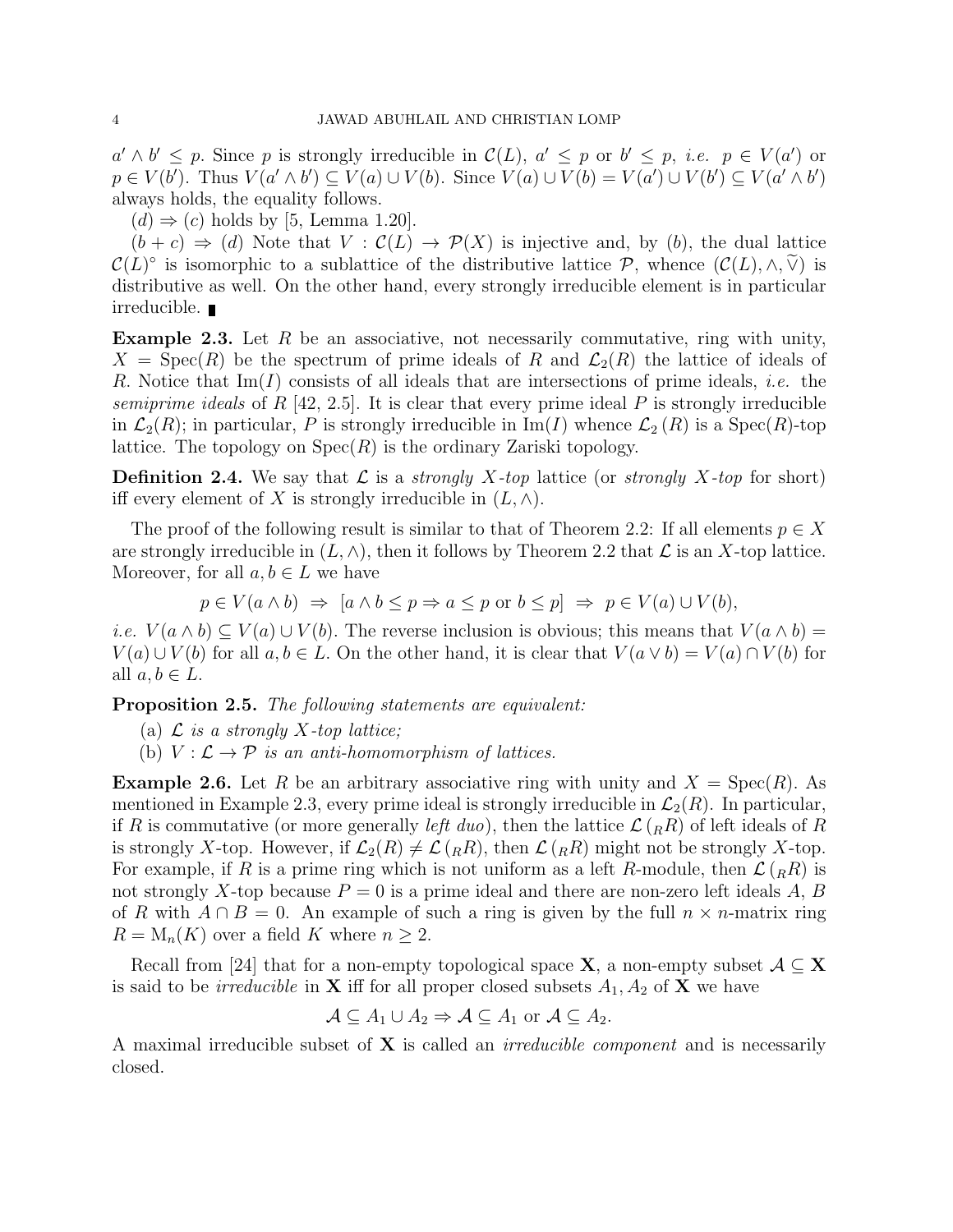## **Proposition 2.7.** Let  $\emptyset \neq \mathcal{A} \subseteq X$ .

- (1) Let  $\mathcal L$  be X-top. If  $I(\mathcal A)$  is irreducible in  $(\mathcal C(L), \wedge)$ , then  $\mathcal A$  is an irreducible subset of  $X$ .
- (2) Let  $\mathcal L$  be strongly X-top. The following are equivalent:
	- (a)  $I(\mathcal{A})$  is irreducible in  $(\mathcal{C}(L), \wedge);$
	- (b) A is an irreducible subset of  $X$ ;
	- (c)  $I(\mathcal{A})$  is (strongly) irreducible in  $(L, \wedge)$ .

*Proof.* (1) By our assumption, X becomes a topological space. Suppose that  $A \subseteq V(a_1) \cup$  $V(a_2)$  for some  $a_1, a_2 \in L$ . Set  $\mathcal{A}_i = V(a_i) \cap \mathcal{A}$  for  $i = 1, 2$ , so that  $\mathcal{A} = \mathcal{A}_1 \cup \mathcal{A}_2$ . Notice that  $I(A) = I(A_1) \wedge I(A_2)$ , whence  $I(A) = I(A_i)$  for some  $i = 1, 2$  as  $I(A)$  is assumed to be irreducible in  $\mathcal{C}(L)$ , and it follows that

$$
\mathcal{A} \subseteq V(I(\mathcal{A})) = V(I(\mathcal{A}_i)) \subseteq V(I(V(a_i))) = V(a_i).
$$

- (2) Suppose that all elements of X are strongly irreducible in  $(L, \wedge)$ .
- $(a) \Rightarrow (b)$  follows by (1).

 $(b) \Rightarrow (c)$  Let A be an irreducible subset of X and assume that  $a_1 \wedge a_2 \leq I(\mathcal{A})$  for some  $a_1, a_2 \in L$ . It follows that

$$
\mathcal{A} \subseteq V(I(\mathcal{A})) \subseteq V(a_1 \wedge a_2) = V(a_1) \cup V(a_2).
$$

As A is irreducible,  $A \subseteq V(a_i)$  for some  $i = 1, 2$ , whence  $I(A) \geq I(V(a_i)) \geq a_i$  showing that  $I(\mathcal{A})$  is strongly irreducible in  $(L, \wedge)$ .

 $(c) \Rightarrow (a)$  is obvious.

**Example 2.8.** Let R be a simple ring. Then  $X = \text{Spec}(R) = \{0\}$ . Clearly,  $\mathcal{L}(R)$  is an X-top lattice. Notice that X is irreducible since it is a singleton. However,  $I(X) = 0$ is irreducible in  $(\mathcal{L}(R), \cap)$  if and only if R is uniform as left R-module if and only if  $\mathcal{L}(R_R)$  is strongly X-top. Thus, every simple ring that is not left uniform can be taken as an example to show that the hypothesis on  $\mathcal L$  to be strongly X-top in Proposition 2.7 (2) cannot be dropped.

**Corollary 2.9.** If  $\mathcal{L}$  is X-top and  $\mathcal{A} \subset X$  is such that  $I(\mathcal{A}) \in X$ , then  $\mathcal{A}$  is irreducible.

The following result will be needed when dealing with *first submodules*.

**Corollary 2.10.** Let  $\mathcal L$  be X-top. If  $[x,1] \subseteq X$  for some  $x \in X$ , then  $[x,1]$  is a chain. Moreover, if  $[x,1]\subseteq X$  for every  $x\in X$ , then every non-empty subset  $A\subseteq X$  with  $I(A)\in X$ is a chain.

*Proof.* Let  $x \in X$  be such that  $[x, 1] \subseteq X$  and  $a, b \in L$  be such that  $x \leq a, b$ . By hypothesis, a, b and  $c := a \wedge b$  belong to X. Thus, by Theorem 2.2, c is strongly irreducible in  $(C(L), \wedge)$ , *i.e.*  $a = c$  or  $b = c$ . Hence,  $a \leq b$  or  $b \leq a$ . Assume now that  $[x, 1] \subseteq X$  for every  $x \in X$ and let  $A \subseteq X$  be a non-empty subset. If  $I(A) \in X$ , then  $[I(A), 1]$  is a chain and hence  $\mathcal{A} \subseteq [I(\mathcal{A}), 1]$  is a chain as well.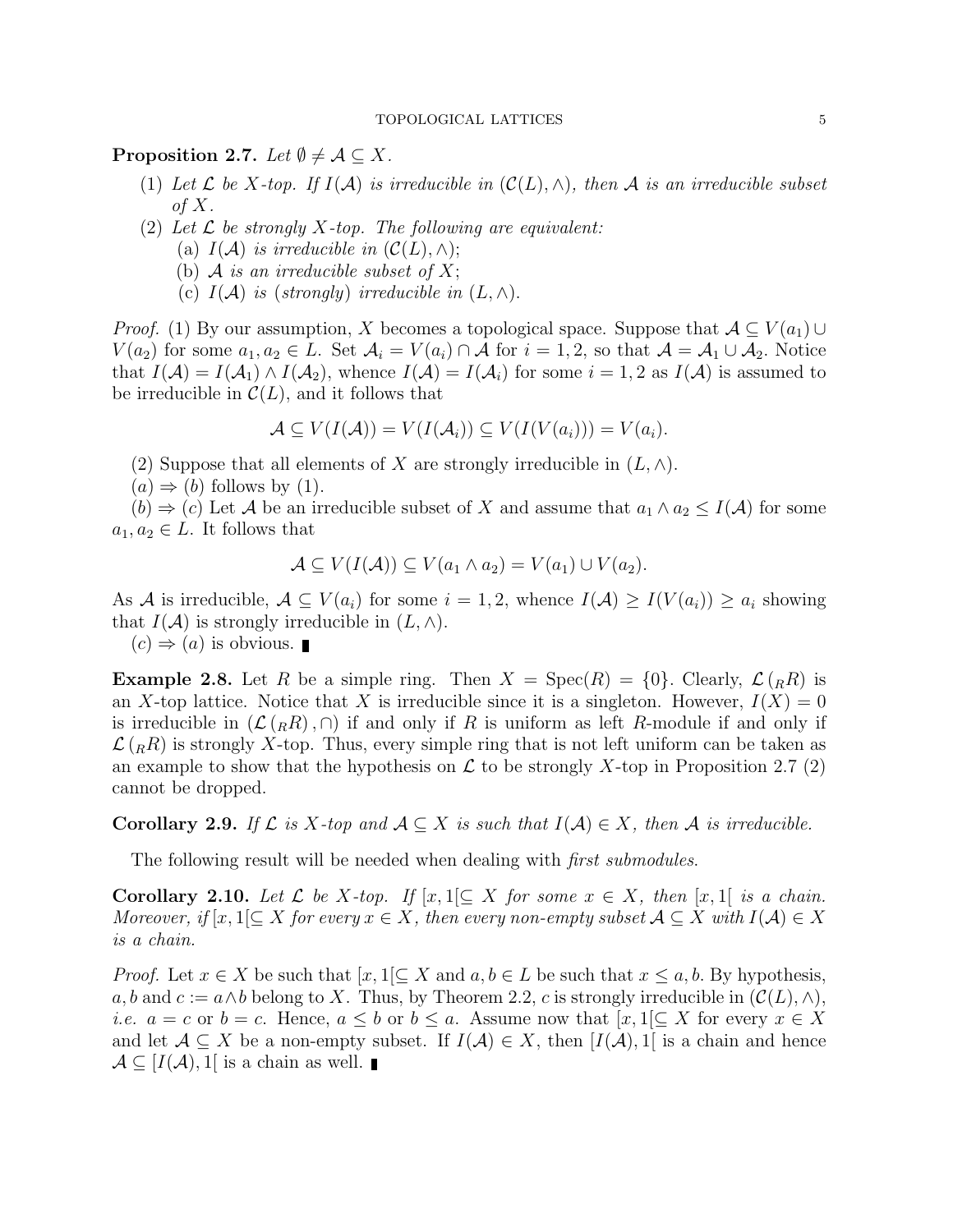**Example 2.11.** Let  $R$  be an associative, not necessary commutative, ring with unity and  $X = \text{Max}(R)$  the spectrum of maximal ideals of R. The lattice  $\mathcal{L}_2(R)$  of all ideals of R is clearly strongly X-top. If R has the property that every proper ideal is contained in a unique maximal ideal  $(e,q, R)$  is local), then every closed set, in particular every *connected component*, is a singleton whence  $X$  is totally disconnected.

**Example 2.12.** Let  $X = Max(RR)$  be the spectrum of maximal left ideals of R. In general the lattice  $\mathcal{L}(R_R)$  of left ideals of R is not strongly X-top (*cf.* [5, Example 2.12]).

### 3. First Submodules

Throughout,  $R$  is an associative, not necessarily commutative, ring with unity,  $M$  is a non-zero left R-module,  $\mathcal{L}(M) = (\text{Sub}(M), \cap, +, 0, M)$  is the complete lattice of Rsubmodules of M and  $\mathcal{S}(M)$  is the (possibly empty) class of simple submodules of M.

**Prime modules.** Recall from [28] the following definition:  $_R M$  is fully faithful iff every non-zero R-submodule of M is faithful. Moreover, call  $_R M$  a prime module iff M is a non-zero fully faithful  $R/\text{ann}_R(M)$ -module (see [28, p.48]). It is easy to see that  $\text{ann}_R(M)$ is a prime ideal if  $M$  is prime module (see [28, Exercise 3I]). For every prime ideal  $P$  of R, the cyclic left R-module  $M = R/P$  is a left prime module, because if  $N = I/P$  is any non-zero left R-submodule of M with I a left ideal of R properly containing  $P$ , then  $\text{ann}_R(N)I \subseteq P$ , *i.e.*  $\text{ann}_R(N) \subseteq P = \text{ann}_R(M)$ . The class of left prime R-modules is denoted by  $\mathbb P$  and is clearly closed under non-zero submodules.

**Prime submodules.** We call a proper submodule N of M a prime submodule iff  $M/N \in$ P. Taking

$$
X = \operatorname{Spec}^{\mathbf{p}}(M) = \{ N \in \mathcal{L}(M) \mid N \text{ is a prime submodule of } M \},
$$

one defines M to be a top<sup>p</sup>-module iff  $\mathcal{L}(M)$  is X-top (cf. [35]). There are other choices to topologize certain subsets of  $\mathcal{L}(M)$ . For instance, one could take  $X = \text{Spec}^{\text{fp}}(M)$ , the class of *fully prime* submodules [2] or  $X = \text{Spec}^f(M)$  the class of *fully coprime* submodules [3]. Other choices are  $X = \text{Spec}^c(M)$  the class of coprime submodules, or  $X = \text{Spec}^s(M)$ the class of second submodules [4]. For other possible choices for  $X$ , see the (co)primeness notions in the sense of Bican et al. [22].

First submodules. In this work, we are interested in the set X of those submodules of M which belong to  $\mathbb{P}$ , *i.e.* those which are, *as modules*, prime. We set

$$
\operatorname{Spec}^{\operatorname{f}}(M) := \mathbb{P} \cap \mathcal{L}(M)
$$

and call its elements *first submodules* of M. We say that  $_R M$  is *firstless* iff  $Spec^{f}(M) = \emptyset$ .

The following proposition can be easily proved and includes some characterizations of first submodules that will be used in the sequel; more characterizations can be derived from [41, 1.22].

**Proposition 3.1.** The following are equivalent for a non-zero R-submodule  $0 \neq F \leq_R M$ . (1)  $F \leq_R M$  is a first submodule;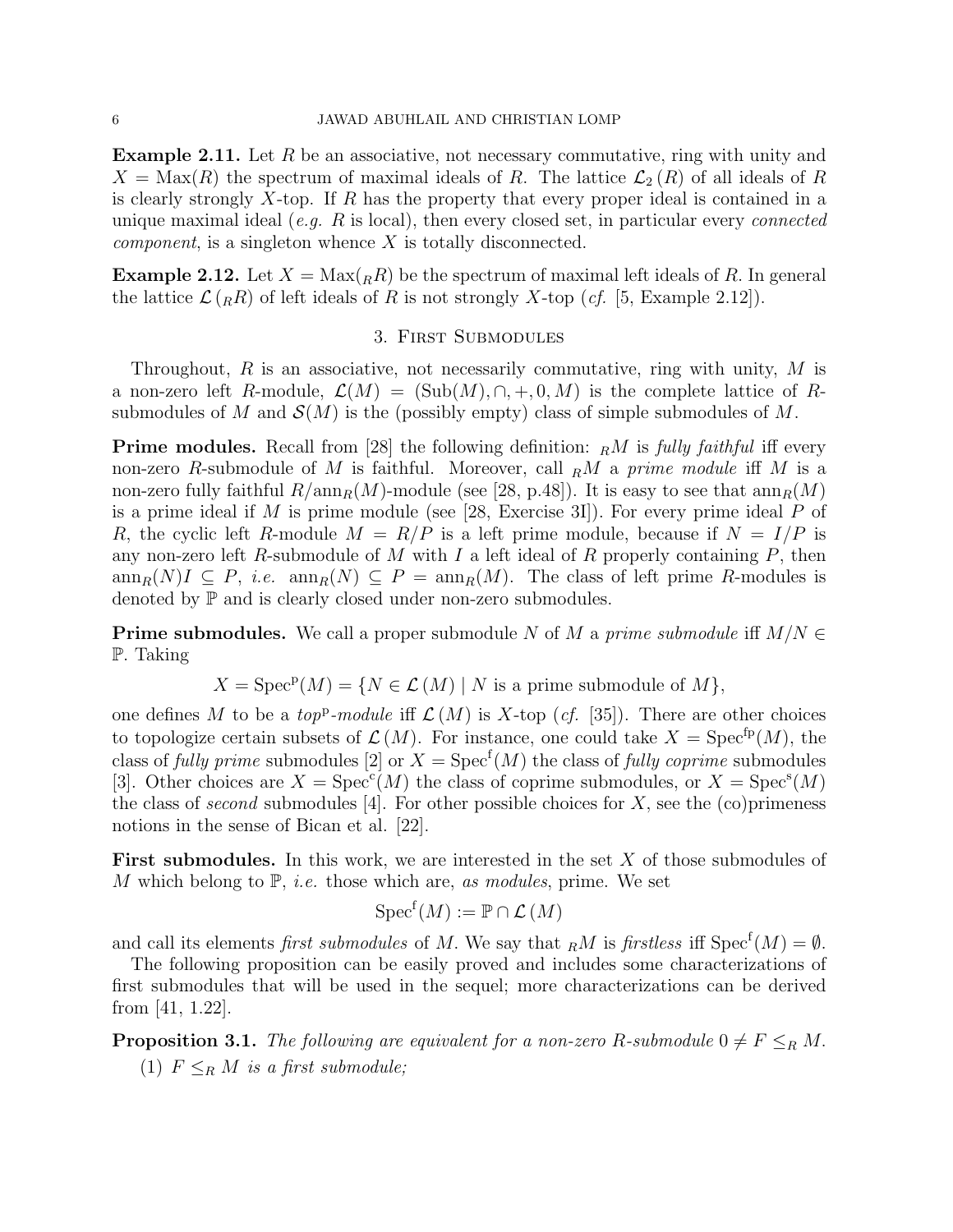### TOPOLOGICAL LATTICES 7

- (2)  $\text{ann}_R(F) = \text{ann}_R(H)$  for every non-zero (fully invariant) submodule  $0 \neq H \leq_R F$ ;
- (3) every non-zero (fully invariant) submodule of  $F$  is a first submodule;
- (4) For every  $r \in R$  and  $f \in F$  we have:  $rRf = 0 \Rightarrow f = 0$  or  $rF = 0$ .

Recall that one calls  $_R M$  is *colocal* (or *cocyclic* [42]) iff the intersection of all non-zero submodules of  $M$  is non-zero.

**Remark 3.2.** If  $0 \neq F \leq_R M$  is simple, then F is indeed a first R-submodule (*i.e.*  $\mathcal{S}(M) \subseteq \text{Spec}^f(M)$ . So, if RM has an essential socle (called also *atomic* [30]), then  $Spec^f(M) \neq \emptyset$ .

**Example 3.3.** Let  $0 \neq F \leq_R M$ . If  $\text{ann}_R(F) \in \text{Max}(R)$ , then  $_R F$  is first in M : if  $H \leq_R F$ is such that  $\operatorname{ann}_R(H)F \neq 0$ , then  $\operatorname{ann}_R(F) + \operatorname{ann}_R(H) = R$  whence  $H = (\operatorname{ann}_R(F) +$  $\operatorname{ann}_R(H)$  = 0. It follows that if R is a simple ring, then every non-zero R-submodule of  $M$  is first. In particular, every non-zero subspace of a left vector space over a division ring is first.

- **Examples 3.4.** (1) If  $0 \neq F \leq_R M$  has no non-trivial fully invariant R-submodules, then F is a first submodule of M. For instance,  $\mathbb{Q} \leq_{\mathbb{Z}} \mathbb{R}$  is a first submodule since Q has no non-trivial fully invariant Z-submodules.
	- (2) A non-zero semisimple submodule of M need not be first. In case R is commutative, a semisimple  $R$ -submodule of  $M$  is first if and only if it is non-zero and homogeneous semisimple.
	- (3) Consider the Z-module  $M = \mathbb{Z} \oplus \mathbb{Q} \oplus \mathbb{R}$  and  $F = \mathbb{Z} \oplus \mathbb{Q}$ . Every fully invariant Zsubmodule of F is of the form  $n\mathbb{Z} \oplus \mathbb{Q}$  for some  $n \in \mathbb{N}$  and indeed  $\text{ann}_{\mathbb{Z}}(n\mathbb{Z} \oplus \mathbb{Q})$  $(0) = \operatorname{ann}_{\mathbb{Z}}(\mathbb{Z} \oplus \mathbb{Q})$ . It follows that F is first in M.
	- (4) Let  $M := \bigoplus_{n \in \mathbb{N}} \mathbb{Z}/n\mathbb{Z}$ . The Z-submodule  $F := \bigoplus_{n \in A} \mathbb{Z}/n\mathbb{Z}$ , where A is any *infinite* set of prime numbers, is *not* a first submodule since for any  $p \in A$  we have  $p\mathbb{Z} =$  $ann_{\mathbb{Z}}(\mathbb{Z}/p\mathbb{Z}) \neq 0 = ann_{\mathbb{Z}}(F).$
	- $(5)$  The *Prüfer p-group*

$$
\mathbb{Z}_{p^{\infty}} := \left\{ \frac{n}{p^k} + \mathbb{Z} \in \mathbb{Q}/\mathbb{Z} \mid n \in \mathbb{Z} \text{ and } k \in \mathbb{N} \right\}
$$

is not first in  $\mathbb{Q}/\mathbb{Z}$ : if  $H \leqq \mathbb{Z}_{p^{\infty}}$ , then  $H = \mathbb{Z} \left\{ \frac{1}{p^{\ell}} \right\}$  $\frac{1}{p^k} + \mathbb{Z}$  for some  $k \in \mathbb{N}$  (e.g. [42, 17.13]) whence  $\text{ann}_{\mathbb{Z}}(H) \neq 0 = \text{ann}_{\mathbb{Z}}(\mathbb{Z}_{p^{\infty}}).$ 

Following [34, p. 86], we call a (prime) ideal of R an associated prime of M iff  $\mathfrak{p} =$  $ann_R(N)$  for some  $N \in \text{Spec}^f(M)$ ; the class of associated primes of M is denoted by Ass( $_R$ M). If R is commutative, then  $\mathfrak{p} \in \text{Ass}(R_M)$  if and only if  $\mathfrak{p}$  is prime and  $\mathfrak{p} = (0 :_R m)$ for some  $0 \neq m \in M$  (e.g. [34, Lemma 3.56]).

**Example 3.5.** Let R be a *commutative* ring. If  $\mathfrak{p}$  is an associated prime of M, then  $R/\mathfrak{p} \hookrightarrow M$  is a first R-submodule. Notice that we might not have such an embedding if R is non-commutative (e.g. [9, Fact 36]).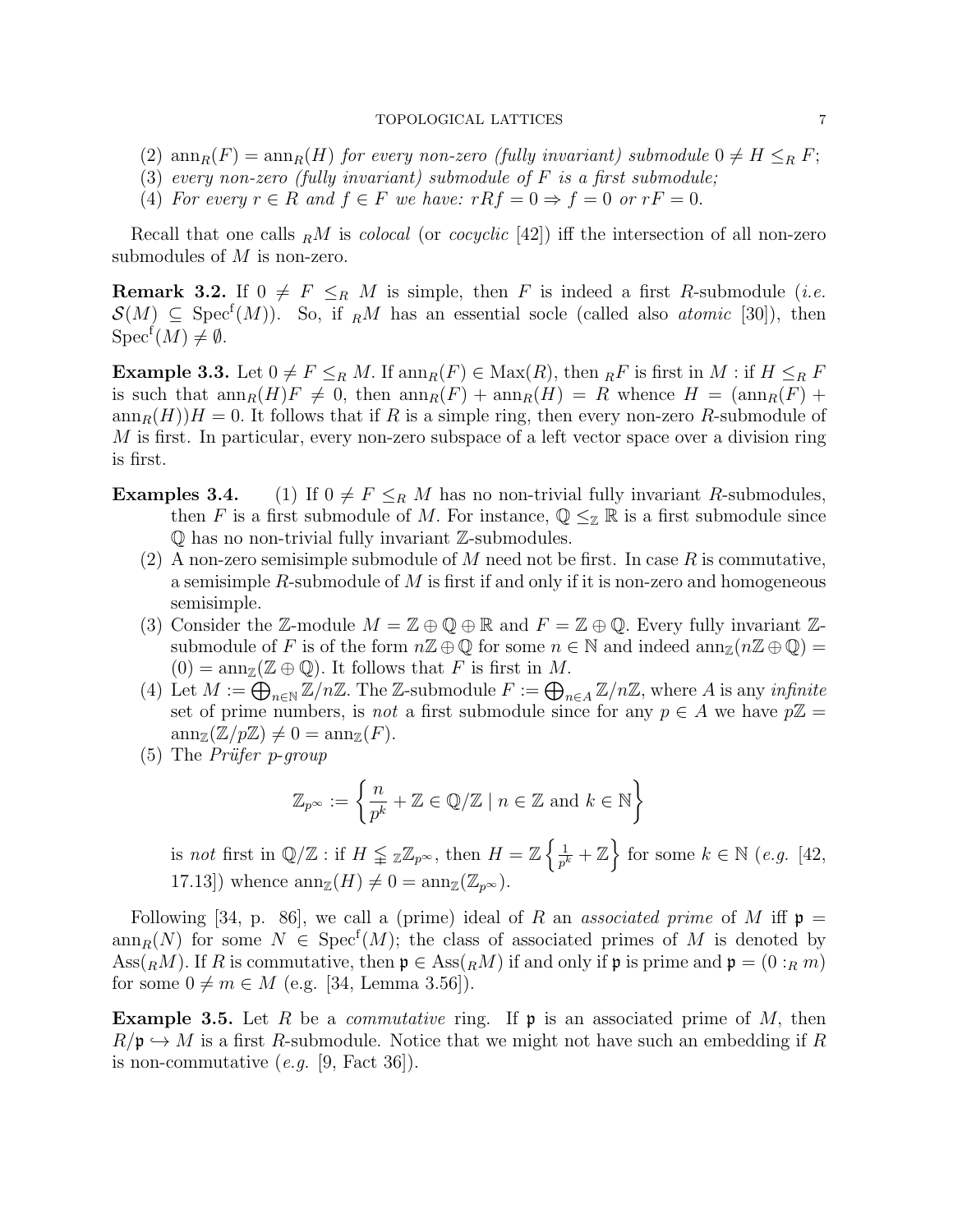**Remark 3.6.** If  $F \in \text{Spec}^f(M)$ , then  $\text{ann}_R(F)$  is a prime ideal: let  $I, J \in \mathcal{L}_2(R)$  be such that  $IJ \subseteq \text{ann}_R(F)$  and suppose that  $J \nsubseteq \text{ann}_R(F)$ , i.e.  $K := JF \neq 0$ . Since  $_RF$  is first in M and  $IK = I(JF) = (IJ)F = 0$ , we conclude that  $IF = 0$ , *i.e.*  $I \subseteq \text{ann}_R(F)$ . Notice that the converse is not true: for example,  $ann_{\mathbb{Z}}(\mathbb{Z}\oplus\mathbb{Z}/8\mathbb{Z}) = (0)$  is a prime ideal of  $\mathbb{Z}$ ; however,  $\mathbb{Z} \oplus \mathbb{Z}/8\mathbb{Z}$  is not a first  $\mathbb{Z}$ -submodule of  $\mathbb{Z} \oplus \mathbb{Z}/8\mathbb{Z} \oplus \mathbb{Z}/3\mathbb{Z}$  since  $\text{ann}_{\mathbb{Z}}(0 \oplus \mathbb{Z}/8\mathbb{Z}) = 8\mathbb{Z} \neq (0)$ .

# 4. THE TOPOLOGICAL STRUCTURE OF  $\mathrm{Spec}^{\mathrm{f}}(M)$

Throughout this section, we fix the general setting of Section 3. In particular, M is a non-zero left R-module over the associative unital ring R and  $\mathbb P$  is the class of prime R-modules. An R-submodule  $N \leq_R M$  is said to be (strongly) hollow iff N is (strongly) irreducible in  $\mathcal{L}(M)^\circ = (\mathrm{Sub}({}_RM), +, \cap)$ . The class of strongly hollow submodules of M is denoted by  $\mathcal{SH}(M)$ . In this section, we give some applications of the results in Section 2 to the dual lattice  $\mathcal{L}(M)^\circ$ .

**Top-modules.** Since  $\text{Sub} ({}_R N) \subseteq \text{Sub} ({}_R M)$  for every submodule N of M, we have  $Spec^{f}(N) \subseteq Spec^{f}(M)$ . Hence, in order to use the map V from the second section, we will use the dual lattice  $\mathcal{L}(M)^\circ$  of  $\mathcal{L}(M)$  and  $X = \text{Spec}^f(M)$ . In this case, we have the order-preserving map

$$
V: \mathrm{Sub}(_RM) \longrightarrow \mathcal{P}(X), \qquad N \mapsto V(N) = \{P \in \mathbb{P} \mid P \subseteq N\}.
$$

The map V forms a Galois connection with the map

$$
I: \mathcal{P}(X) \longrightarrow \text{Sub}_{R}(n, M), \qquad \mathcal{A} \mapsto I(\mathcal{A}) = \sum_{P \in \mathcal{A}} P.
$$

As before, we have  $V = V \circ I \circ V$  and  $I = I \circ V \circ I$ . Denote the image of V by  $\xi^{\mathrm{f}}(M)$ . From Section 2, we know that  $\xi^f(M)$  contains X,  $\emptyset$  and is closed under intersections; note that because of considering the dual lattice of  $\mathcal{L}(M)$  one has

$$
\bigcap_{\lambda \in \Lambda} V(N_{\lambda}) = V\left(\bigcap_{\lambda \in \Lambda} N_{\lambda}\right).
$$

The set  $\xi^{\text{f}}(M)$  can be described as

$$
\xi^{\mathrm{f}}(M) = \{ V(I(\mathcal{A})) \mid \mathcal{A} \subseteq \mathrm{Spec}^{\mathrm{f}}(M) \}
$$

and depends only on those submodules that are of the form  $I(A)$  for some subset  $A \subseteq$  $Spec<sup>f</sup>(M)$ . The image of I is

$$
\mathcal{I}(M):=\mathcal{C}(\mathcal{L}(M)^{\circ})=\{I(\mathcal{A})\mid \mathcal{A}\subseteq \mathrm{Spec}^{\mathrm{f}}(M)\}
$$

which is the set of closed elements relative to the Galois connection  $(V, I)$  and forms an lower subsemilattice  $(\mathcal{I}(M), +)$  of  $\mathcal{L}(M)^\circ$ . Note that  $Spec^f(M) = \mathbb{P} \cap Sub(_RM) \subseteq \mathcal{I}(M)$ .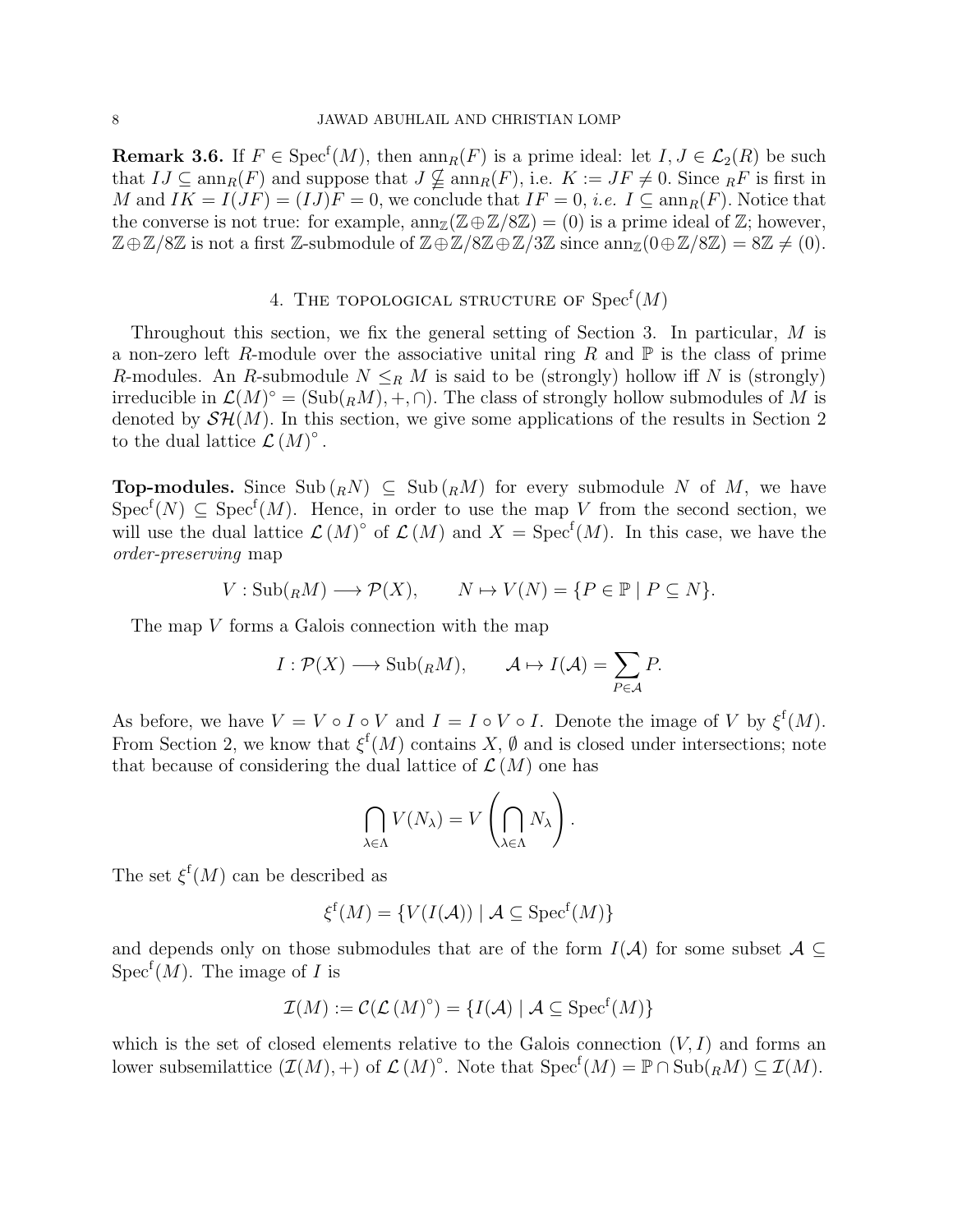A lattice structure on  $\mathcal{I}(M)$ . The lower semilattice of closed elements  $(\mathcal{I}(M), +)$  is complete, whence it has a smallest element (which we call the *coradical* of  $M$ ):

$$
Corad^{f}(M) = I(Spec^{f}(M)) = \sum_{P \in Spec^{f}(M)} P.
$$

This allows defining a new join on  $\mathcal{I}(M)$  as follows: consider a family  $Y = \{C_{\lambda}\}_{{\lambda \in \Lambda}}$ , where  $C_{\lambda} = I(\mathcal{A}_{\lambda})$  and  $A_{\lambda} \subseteq \text{Spec}^{\text{f}}(M)$  for each  $\lambda \in \Lambda$ , and define

$$
\widetilde{\bigvee} Y = IV \left( \bigcap_{\lambda \in \Lambda} C_{\lambda} \right) = I \left( \bigcap_{\lambda \in \Lambda} V(C_{\lambda}) \right)
$$
\n
$$
= \sum \{ I(\mathcal{A}) \mid I(\mathcal{A}) \le C_{\lambda} \forall \lambda \in \Lambda \} = \sum \left\{ F \in \text{Spec}^{f}(M) \mid F \le \bigcap_{\lambda \in \Lambda} C_{\lambda} \right\}.
$$

Notice that this new join  $\widetilde{\vee}$  is usually *different* from the original join ∩.

### **Definition 4.1.** We say that  $M$  is a

top<sup>f</sup>-module iff  $\mathcal{L}(M)^\circ$  is  $Spec^f(M)$ -top, *i.e.* iff  $\xi^f(M)$  is closed under finite unions; strongly top<sup>f</sup>-module iff  $\mathcal{L}(M)^\circ$  is strongly Spec<sup>f</sup>(M)-top, *i.e.* iff every first submodule of  $M$  is strongly hollow.

From Theorem 2.2 and Corollary 2.10 we get

Theorem 4.2. The following statements are equivalent:

- (a) M is a top<sup>f</sup>-module;
- (b)  $V : (\mathcal{I}(M), \tilde{\vee}, +) \to (\xi^f(M), \cap, \cup)$  is a lattice isomorphism;
- (c) every first submodule of M is strongly hollow in Corad<sup>f</sup> $(M)$ ;
- (d)  $(\mathcal{I}(M), \tilde{\vee}, +)$  is a distributive lattice and every first submodule of M is a hollow (uniserial) module.

Proof. The equivalence follows from Theorem 2.2.

Every R-submodule of  $P \in \text{Spec}^f(M)$  is also a prime module, hence  $[P, 0] \subseteq \text{Spec}^f(M)$  in  $\mathcal{L}(M)^\circ$ . Thus, Corollary 2.10 applies and proves that every  $P \in \mathrm{Spec}^f(M)$  is uniserial.

**Lemma 4.3.** If  $\text{Soc}(<sub>R</sub>M) \neq 0$ , then the following are equivalent:

- (a) All isomorphic simple submodules of M are equal.
- (b)  $Soc(M)$  is a direct sum of non-isomorphic simple modules;
- (c)  $Soc(M)$  is distributive;

*Proof.* (a)  $\Rightarrow$  (b) this is clear.

(b)  $\iff$  (c) By [39, Proposition 1.3], Soc(M) =  $\bigoplus_{\lambda \in \Lambda} E_{\lambda}$  is distributive if and only if  $E_{\alpha}$  and  $E_{\beta}$  are unrelated for all  $\alpha \neq \beta$  in  $\Lambda$ ; the later means for simple modules that  $\text{Hom}_R(E_\alpha, E_\beta) = 0.$ 

 $(c) \Rightarrow (a)$  By [39, Proposition 1.2], if  $Soc(M) = \bigoplus_{\lambda \in \Lambda} E_{\lambda}$  ( $E_{\lambda}$  is simple for each  $\lambda \in \Lambda$ ) and  $E_{\alpha}$  is unrelated to  $E_{\beta}$  for all  $\alpha \neq \beta$  in  $\Lambda$ , then for every submodule  $X \subseteq \bigoplus_{\lambda \in \Lambda} E_{\lambda}$  one has  $X = \bigoplus_{\lambda \in \Lambda} (X \cap E_{\lambda})$ . In particular, if X is simple, then  $X = E_{\lambda}$  for some  $\lambda \in \Lambda$ .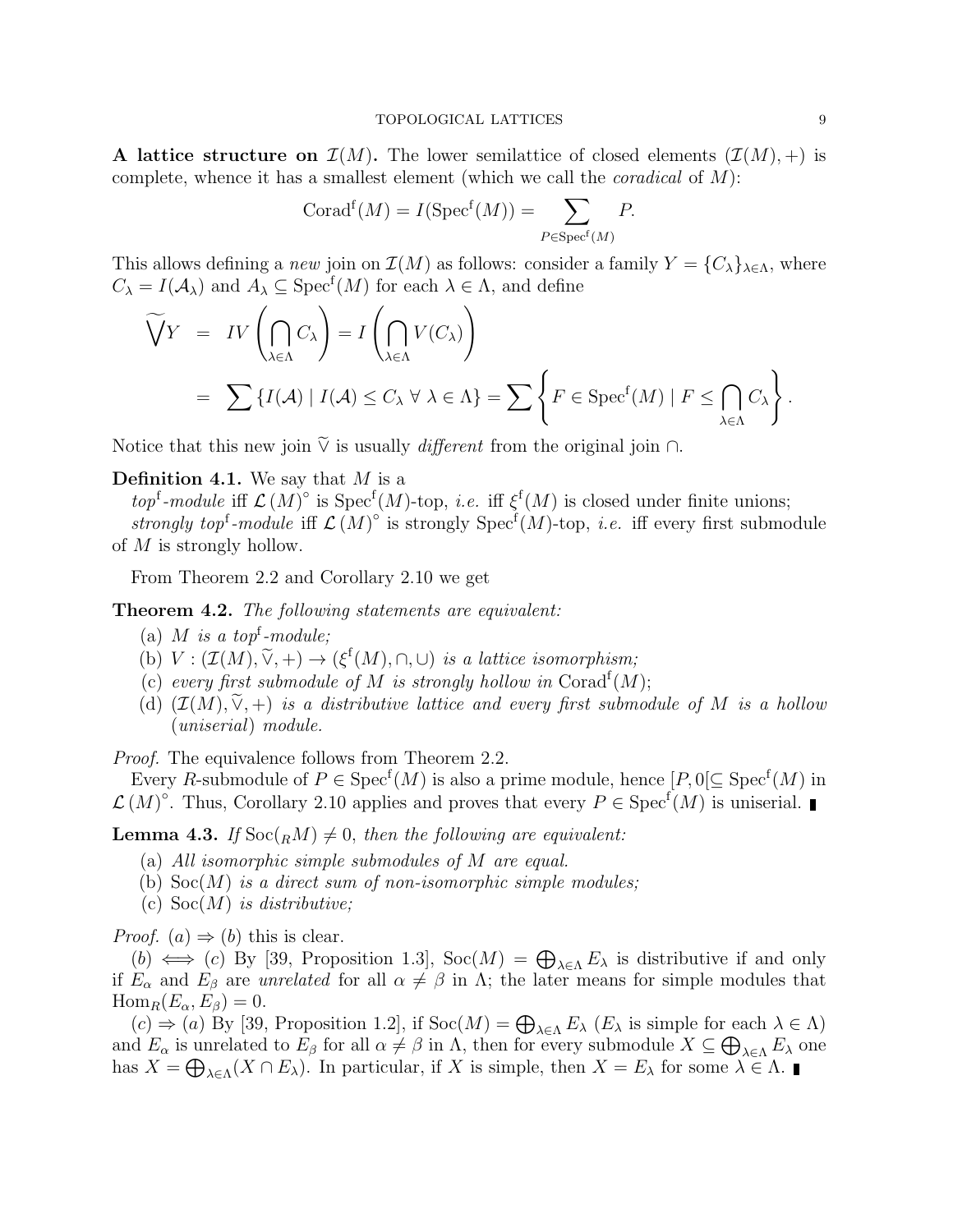**Corollary 4.4.** If  $_R M$  is a top<sup>f</sup>-module, then  $Soc(M)$  is a (direct) sum of non-isomorphic simple modules.

*Proof.* This follows from the fact that  $\mathcal{L}(\mathrm{Soc}(M)) = (\mathrm{Sub}(\mathrm{Soc}(M), \cap, +))$  is a sublattice of the distributive lattice  $(\mathcal{I}(M), \tilde{\wedge}, +)$ , whence is also distributive. This is equivalent, by Lemma 4.3, to the stated property for  $Soc(M)$ .

**Remark 4.5.** Recall from [3] that  $<sub>R</sub>M$  has the min-property iff for every simple R-</sub> submodule  $H \leq_R M$  we have  $H \nsubseteq H_e$ , where  $H_e := \sum_{\Delta}$  $K\in S(M)\backslash\{H\}$ K. By Lemma 4.3 and  $[38,$ 

Theorem 2.3,  $Soc(M)$  is distributive if and only if  $_RM$  has the min-property.

**Notation.** We set  $\text{Sub}_c(M) := \{(0 :_M I) | I \in \mathcal{L}_2(R)\}, \mathcal{X}(L) := \text{Spec}^f(M) \setminus V(L)$  and

$$
\begin{array}{rcl}\n\xi^{\mathrm{f}}(M) & := & \{V(L) \mid L \in \mathrm{Sub}({}_{R}M)\}; \\
\tau^{\mathrm{f}}(M) & := & \{\mathcal{X}(L) \mid L \in \mathrm{Sub}({}_{R}M)\}; \\
\tau^{\mathrm{f}}(M) & := & \{\mathcal{X}(L) \mid L \in \mathrm{Sub}({}_{R}M)\}; \\
\tau^{\mathrm{f}}_{c}(M) & := & \{\mathcal{X}(L) \mid L \in \mathrm{Sub}({}_{c}(M)\}; \\
\end{array}
$$

**Remark 4.6.** Let  $M$  be a strongly top<sup>f</sup>-module.

- (a) M is a top<sup>f</sup>-module: this follows directly from observation that  $Spec^{f}(M) \subseteq \mathcal{SH}(M)$ if and only if  $V(L_1) \cup V(L_2) = V(L_1 + L_2)$  for every pair of submodules  $L_1, L_2 \leq_R M$ .
- (b)  $Spec<sup>f</sup>(M)$  has a basis of open sets given by

 $\{\mathcal{X}(H) \mid H \leq_R M \text{ is finitely generated}\}\$ 

**Theorem 4.7.** ( $Spec^{f}(M), \tau_c^{f}(M)$ ) is a topological space.

*Proof.* It is obvious that  $V(0) = \emptyset$ ,  $V(M) = \text{Spec}^f(M)$  and that  $\bigcap$ λ∈Λ  $V(L_{\lambda})=V(\bigcap$ λ∈Λ  $L_\lambda)$ 

for every subset  $\{L_\lambda\}_\Lambda \subseteq \text{Sub}_c(M)$ . We show now that for all ideals  $I, \tilde{I}$  or R we have

 $V((0:_{M} I))\cup V((0:_{M} \widetilde{I}))=V((0:_{M} I)+(0:_{M} \widetilde{I}))=V((0:_{M} I\cap \widetilde{I}))=V((0:_{M} I\widetilde{I})).$  (3) Indeed, the following inclusions are obvious

 $V((0:_{M} I))\cup V((0:_{M} \widetilde{I}))\subseteq V((0:_{M} I)+(0:_{M} \widetilde{I}))\subseteq V((0:_{M} I\cap \widetilde{I}))\subseteq V((0:_{M} I\widetilde{I}))$  (4)

On the other hand, let  $F \in V((0 :_M I\widetilde{I}))$  and suppose that  $F \nsubseteq (0 :_M \widetilde{I})$ . Since  $I(\widetilde{I}F)$  =  $(I\widetilde{I})F = 0$  and  $\widetilde{I}F \neq 0$ , we conclude that  $IF = 0$  (recall that F is a first submodule of *M*), *i.e.*  $F \subseteq (0 :_M I)$ . Consequently,  $F \in V((0 :_M I)) \cup V((0 :_M I))$ . ■

**Example 4.8.** For every non-empty set of prime numbers A, the Z-module  $M := \bigoplus_{p \in A} \mathbb{Z}/p\mathbb{Z}$ (with no repetition) is a top<sup>f</sup>-module: it can be easily seen that  $Spec^{f}(M) = \{ \mathbb{Z}/p\mathbb{Z} \mid p \in A \}$ and that  $\xi^{\text{f}}(M)$  is closed under finite unions.

**Example 4.9.** The  $\mathbb{Z}$ -modules, i.e. Abelian groups, that are top<sup>f</sup>-module are precisely the submodules of  $\mathbb{Q}/\mathbb{Z}$ . To see this let M be a non-zero  $\mathbb{Z}$ -module that is a top<sup>f</sup>-module. If M is not torsion, then there exists a non-zero element  $m \in M$  such that  $F = \mathbb{Z}m \simeq \mathbb{Z}$ . Hence F is a first submodule of M and would be uniserial, by Theorem 4.2. As  $\mathbb Z$  is not a uniserial  $\mathbb{Z}$ -module we reach a contradiction. Hence M is a torsion module and can be written as  $M =$  $\oplus$ p a prime number  $T_p(M)$ , where  $T_p(M) = \{m \in M : \exists n > 0, p^n m = 0\}$  is the p-torsion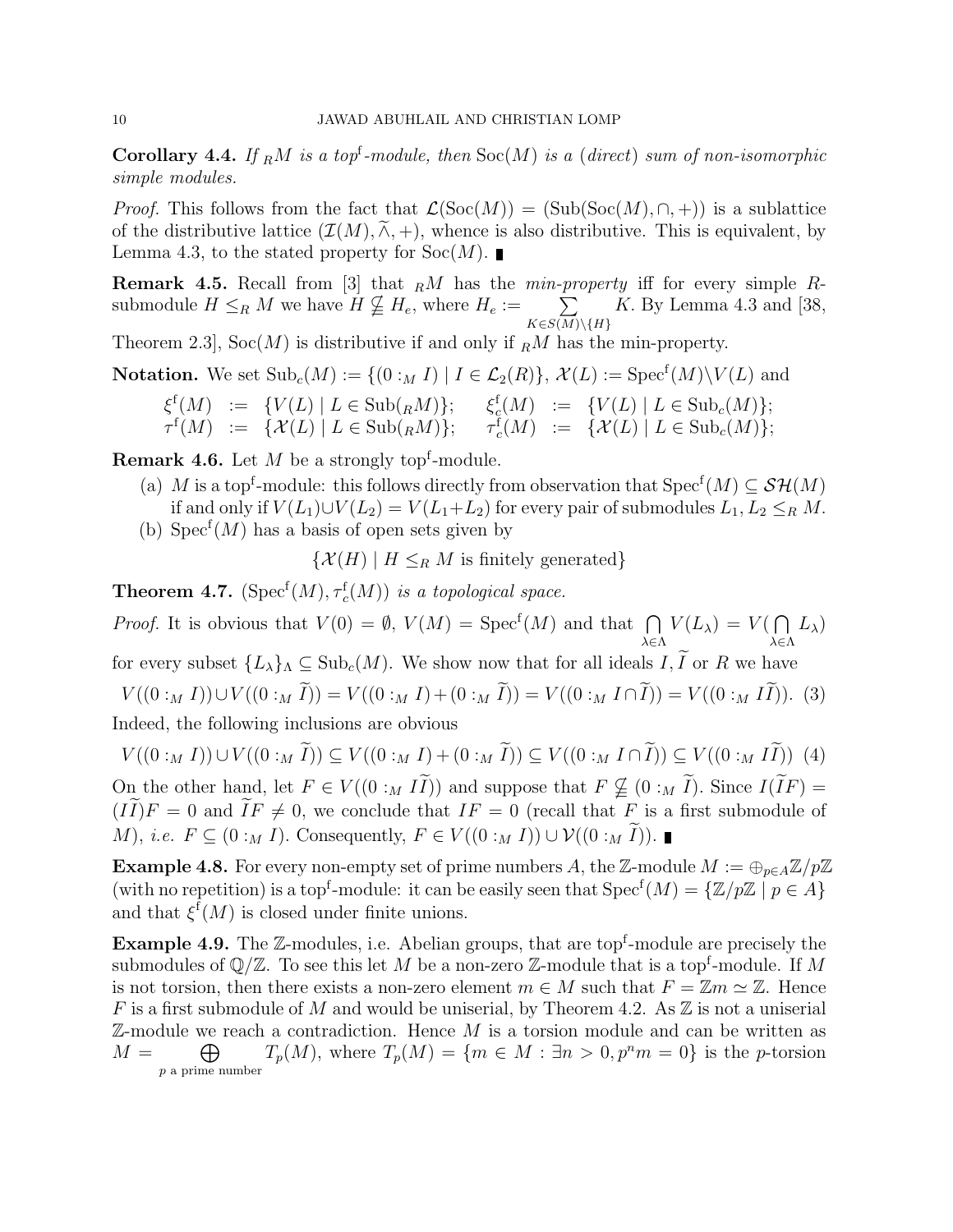#### TOPOLOGICAL LATTICES 11

part of  $M$ . By Corollary 4.4, the socle of  $M$  is a direct some of non-isomorphic simple modules. Hence any non-zero torsion part  $T_p(M)$  has a unique simple submodule. Since any non-zero finitely generated submodule of  $T_p(M)$  is artinian and has non-zero socle, it must contain the unique simple submodule of  $T_p(M)$ , i.e.  $T_p(M)$  is an essential extension of its simple socle. Thus  $T_p(M)$  is isomorphic to a submodule of the injective hull of  $\mathbb{Z}_p$ , i.e. the Prüfer group  $\mathbb{Z}_{p^{\infty}}$ . In particular  $M = \bigoplus_{p} T_{p}(M)$  embeds into  $\bigoplus_{p} \mathbb{Z}_{p^{\infty}} \simeq \mathbb{Q}/\mathbb{Z}$ .

On the other hand if M is any submodule of  $\mathbb{Q}/\mathbb{Z}$ , then each non-zero p-torsion part  $T_p(M)$  of M is isomorphic to a submodule of  $\mathbb{Z}_{p^{\infty}}$  and hence uniserial. If F is any non-zero first submodule of M and C a cyclic submodule of F, then, as M is torsion,  $C \simeq \mathbb{Z}_n$  for some  $n > 0$ . As C is first we conclude  $C \simeq \mathbb{Z}_p$  is simple. Hence  $\text{ann}_{\mathbb{Z}}(F) = \text{ann}_{\mathbb{Z}}(C) = p\mathbb{Z}$ , which shows that  $F \subseteq T_p(M)$ . Now it is clear that any finitely generated submodule of F would be isomorphic to a direct sum of copies of  $\mathbb{Z}_p$ , as F is first and hence F would be semisimple. But since  $T_p(M)$  is uniserial and contains a unique simple submodule, F itself must be simple. Hence the first submodules of M are precisely the simple submodules of M and Corad<sup>f</sup> $(M)$  equals the socle of M. We will show that any first submodule of M is strongly hollow in Corad<sup>f</sup> $(M)$ . Let Corad<sup>f</sup> $(M) = \bigoplus_{i \in I} F_i$ , with  $F_i \simeq \mathbb{Z}_{p_i}$  for distinct prime numbers  $p_i, i \in I$ . Let  $i \in I$  and  $N, L$  submodules of Corad<sup>f</sup> $(M)$  such that  $F_i \subseteq N + L$ . Since  $F_i$  is cyclic, we have  $F_i \subseteq N' + L'$  for finitely generated submodules  $N' \subseteq N$  and  $L' ⊆ L$ . Thus there exists a finite set of indices  $J ⊆ I$  such that  $N', L' ⊆ ⊕_{j ∈ J} F_j$ . Let  $D = \bigoplus_{j \in J \setminus \{i\}} F_j$ , then  $N', L' \subseteq F_i \oplus D$ . Furthermore

$$
\operatorname{ann}_{\mathbb{Z}}(D) = \bigcap_{j \in J \setminus \{i\}} \operatorname{ann}_{\mathbb{Z}}(F_j) = \left(\prod_{j \in J \setminus \{i\}} p_j\right) \mathbb{Z} \nsubseteq p_i \mathbb{Z} = \operatorname{ann}_{\mathbb{Z}}(F_i).
$$

By [5, Lemma 2.17],  $F_i$  is strongly hollow in  $F_i \oplus D$  and hence  $F_i \subseteq N' \subseteq N$  or  $F_i \subseteq L' \subseteq L$ , i.e.  $F_i$  is strongly hollow in Corad<sup>f</sup> $(M)$ . By Theorem 4.2, M is a top<sup>f</sup>-module.

**Example 4.10.** Over a simple ring  $R$ , every non-zero left  $R$ -module is prime. Theorem 4.2 shows that the (strongly) top<sup>f</sup>-modules over a simple ring are precisely the non-zero uniserial modules.

**Remarks 4.11.** Let M be a top<sup>f</sup>-module, H a non-zero submodule of M and set  $\mathcal{X}(H)$  =  $Spec^f(M)\backslash V(H)$ .

- (a)  $Spec^{f}(M)$  is a  $T_0$  (Kolmogorov) space.
- (b) The closure of any subset  $A \subseteq \text{Spec}^f(M)$  is  $\overline{A} = V(I(A)).$
- (c)  $\mathcal{X}(H) = \emptyset$  if and only if  $\text{Corad}^f(M) \subseteq H$ .
- (d) If  $_R M$  has essential socle, then  $Spec^f(H) = \emptyset$  if and only if  $H = 0$ .
- (e)  $Spec^{f}(H)$  is a subspace of  $Spec^{f}(M)$ .
- (f) If  $M \simeq N$ , then  $Spec^f(M) \approx Spec^f(N)$  are homeomorphic and  $Conad^f(M) \simeq$ Corad<sup> $f(N)$ </sup>.

Recall (e.g. [40], [15]) that M is said to be a multiplication (resp. comultiplication) module iff every R-submodule of M is of the form IM (resp.  $(0:_{M} I)$  for some ideal I of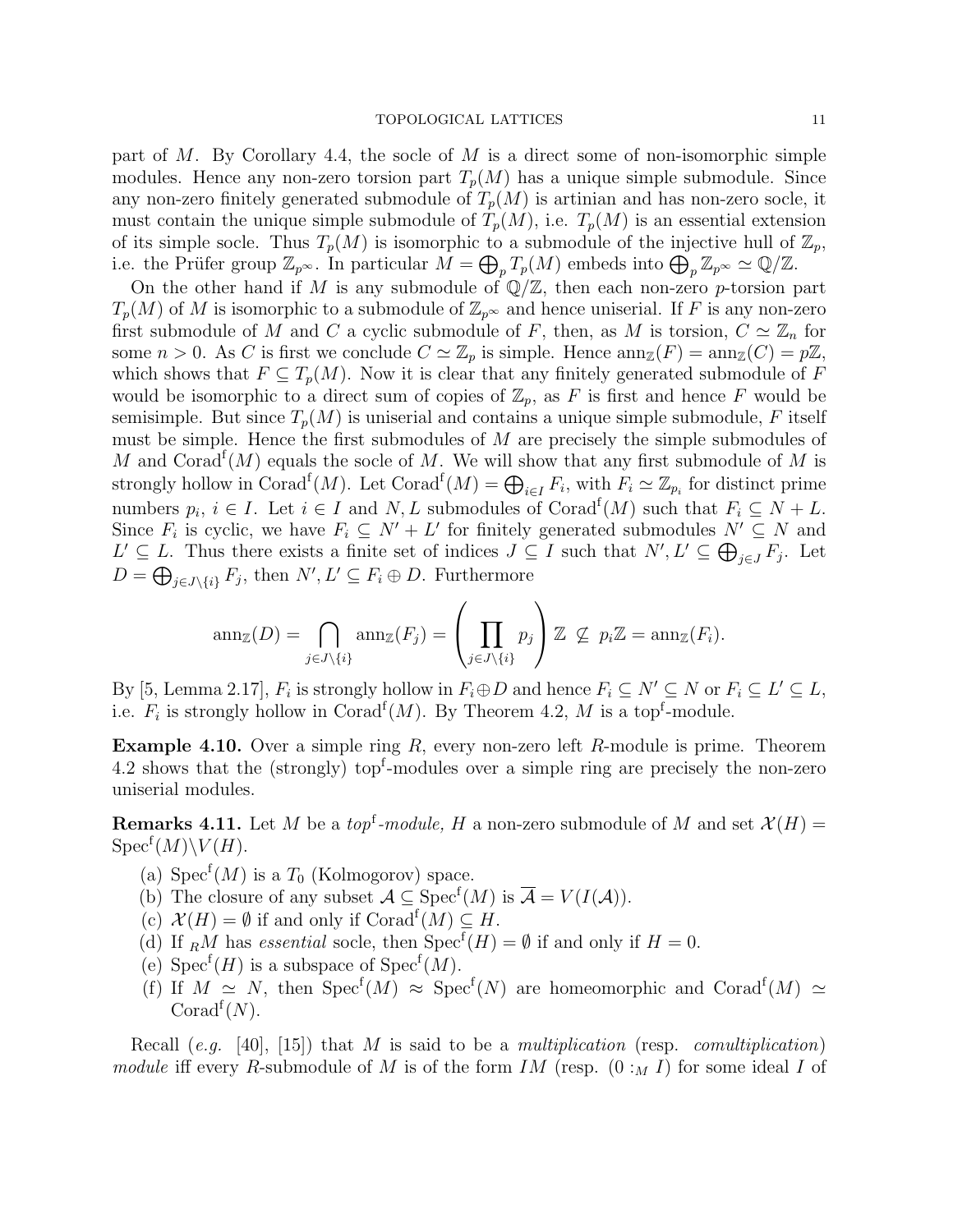R, or equivalently iff for every R-submodule  $H \leq_R M$  we have  $H = (H :_R M)M$  (resp.  $H = (0:_{M} (0:_{R} H))).$ 

## **Proposition 4.12.** Let  $0 \neq F \leq_R M$ .

- (a) If  $_R F$  is comultiplication, then F is first in M if and only if  $_R F$  is simple.
- (b) If  $_R F$  is multiplication, then F is first in M if and only if  $ann_R(F)$  is a prime ideal.

*Proof.* (a) If  $_{R}F$  is simple, then F is first in M by Remark 3.2. On the other hand, let F be first in  $M, 0 \neq H \leq_R F$  and consider  $I := \text{ann}_R(H)$ . Since F is first in M, we have  $I = \text{ann}_R(F)$  and so  $H = (0 :_F (0 :_R H)) = (0 :_F (0 :_R F)) = F$ , i.e.  $_R F$  is simple.

(b) If F is first in M, then  $ann_R(F)$  is a prime ideal by Remark 3.6. On the other hand, assume that  $ann_R(F) \in \text{Spec}(R)$ . Let  $0 \neq H \leq_R F$  and consider  $I := ann_R(H)$ . Since  $R^F$ is multiplication,  $H = JF$  for some  $J \in \mathcal{L}_2(R)$ . Notice that  $IJ \subseteq \text{ann}_R(F)$ , whence  $IF = 0$ since  $\text{ann}_R(F)$  is a prime ideal and  $J \nsubseteq \text{ann}_R(F)$ . Consequently,  $_R F$  is first.

**Remark 4.13.** Let R be zero-dimensional *(i.e.* every prime ideal of R is maximal). It follows by Example 3.3 and Remark 3.6 that

 $Spec^{f}(M) = \{F \leq_R M \mid \text{ann}_R(F) \text{ is prime ideal}\}.$ 

Examples of zero-dimensional rings include biregular rings [42, 3.18] and left (right) perfect rings.

**Definition 4.14.** Let  $0 \neq H \leq_R M$ . A maximal element of  $V(H)$ , if any, is said to be maximal under H. A maximal element of  $Spec<sup>f</sup>(M)$  is said to be a maximal first submodule of M.

**Lemma 4.15.** Let  $_R M$  have an essential socle and

- $(1)$  R is zero-dimensional; or
- (2) every submodule of  $_R M$  is multiplication.

For every  $0 \neq H \leq_R M$ , there exists  $F \in \text{Spec}^f(M)$  which is maximal under H.

*Proof.* Let  $0 \neq H \leq_R M$ . Since  $Soc(M) \leq_R M$  is essential,  $\emptyset \neq \mathcal{S}(H) \subseteq V(H)$ . Let

$$
F_1 \subseteq F_2 \subseteq \cdots \subseteq F_n \subseteq F_{n+1} \subseteq \cdots
$$

be an ascending chain in  $V(H)$  and set  $\widetilde{F} := \bigcup_{i=1}^{\infty}$  $F_i$ . Then we have a descending chain of prime ideals

$$
(0:_{R} F_{1}) \supseteq (0:_{R} F_{2}) \supseteq \cdots \supseteq (0:_{R} F_{n}) \supseteq (0:_{R} F_{n+1}) \supseteq \cdots
$$
\n
$$
(5)
$$

and it follows that  $\mathfrak{p} := (0 :_R \widetilde{F}) = \bigcap_{i=1}^{\infty}$  $(0:_{R} F_{i})$  is a prime ideal. If R is zero-dimensional, then  $\widetilde{F} \in \text{Spec}^{\mathfrak{f}}(M)$  by Remark 4.13. On the other hand, if  $_R \widetilde{F}$  is multiplication, then  $\widetilde{F}\in V(H)$  by Proposition 4.12 (b). In either case, it follows by Zorn's Lemma that  $V(H)$ has a maximal element.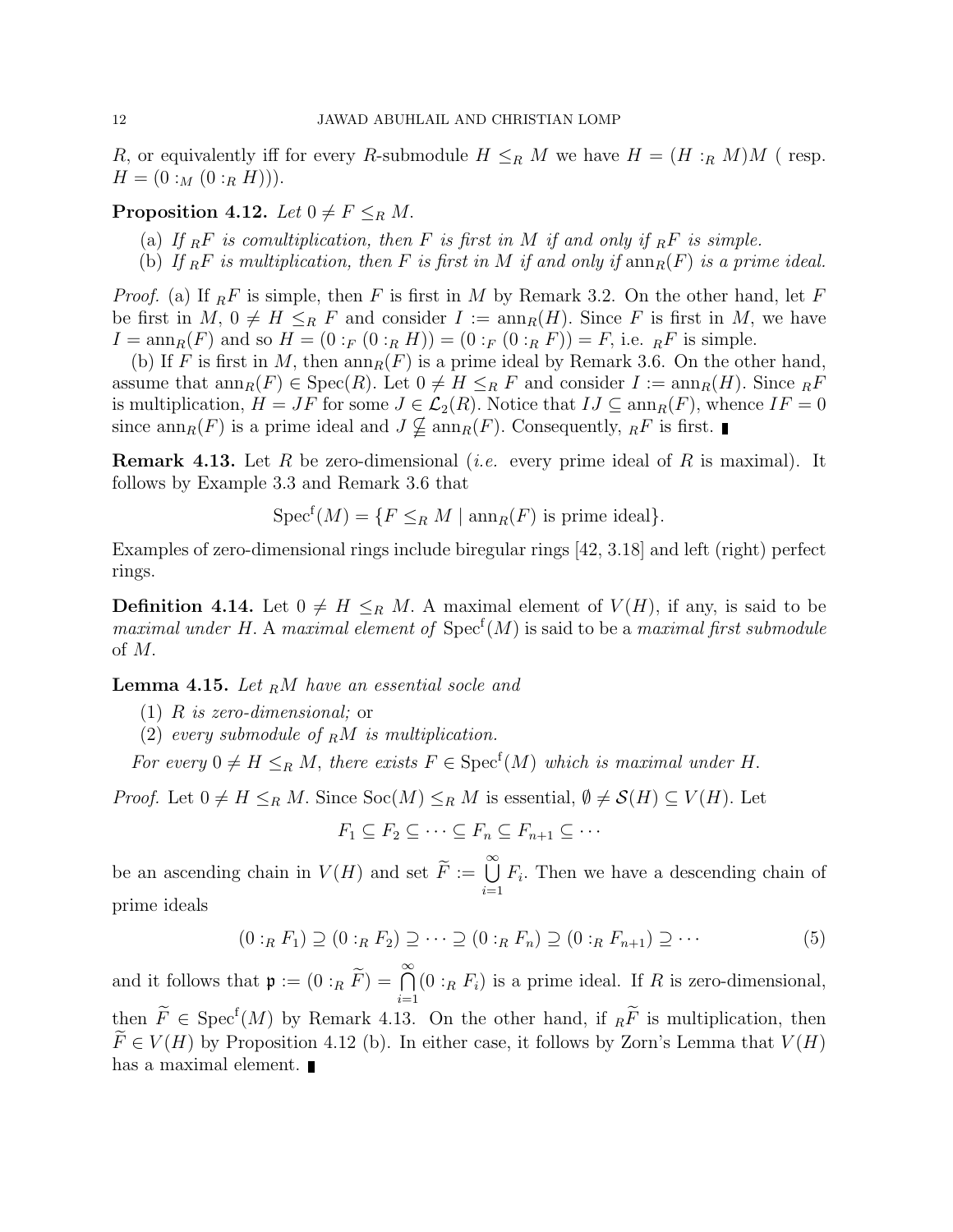**Example 4.16.** Recall from [31, p. 128] that  $_R M$  is completely cyclic (or fully cyclic [25]) iff every R-submodule of  $_R M$  is cyclic. If  $_R M$  is a uniserial module and R is a left (or right) Artinian left duo ring, then  $\epsilon M$  is completely cyclic by [31, Lemma 13.9], whence every R-submodule of  $_R M$  is multiplication by [40]; moreover, since  $_R M$  is cyclic (finitely generated) and R is left Artinian,  $_R M$  is also Artinian whence  $Soc(M) \leq_R M$  is essential.

**4.17.** Let M be a *top*<sup>f</sup>-module and consider  $Spec<sup>f</sup>(M)$  with the associated topology. Since the lattice  $\mathcal{I}(M)$  and the lattice  $\xi^{\mathrm{f}}(M)$  of closed subsets are isomorphic, some topological conditions on  $Spec^{f}(M)$  translate to module theoretical conditions on M. Recall from [24, 23] that a topological space is called Noetherian (Artinian) iff every descending (ascending) chain of closed sets is stationary. Therefore,  $Spec^{f}(M)$  is Noetherian (Artinian) if and only if M satisfies the descending (ascending) chain condition on submodules of the form  $I(\mathcal{A})$ for subsets  $A \subseteq \mathrm{Spec}^f(M)$ . In particular, if M is Noetherian (Artinian), then  $\mathrm{Spec}^f(M)$  is Artinian (Noetherian).

**Lemma 4.18.** Let M be a top<sup>f</sup>-module,  $A \subseteq \text{Spec}^f(M)$  an irreducible subset and H a non-zero submodule of  $I(\mathcal{A})$ . If  $Spec^f(H) \neq \emptyset$ , then  $ann_R(H) = ann_R(I(\mathcal{A}))$ .

*Proof.* Let  $P \in \text{Spec}^f(H)$  be a cyclic first submodule of H and hence of  $I(A)$ . Since P is cyclic, there exist  $N_1, \ldots, N_k \in \mathcal{A}$  such that  $P \subseteq N_1 + \cdots + N_k$ . By Theorem 4.2 P is strongly hollow in Corad<sup> $f(M)$ </sup> and hence  $P \subseteq N_i \in \mathcal{A}$  for some *i*.

Setting

$$
\mathcal{A}_0 = \{ Q \in \mathcal{A} \mid Q \cap P = 0 \},
$$

we have

$$
\mathcal{A}\subseteq V(I(\mathcal{A}_0))\cup V(I(\mathcal{A}\setminus\mathcal{A}_0)).
$$

By the irreducibility of  $\mathcal A$  we have that  $\mathcal A$  is contained in one of the two closed sets. Suppose that  $A \subseteq V(I(\mathcal{A}_0))$ , whence  $P \subseteq I(\mathcal{A}_0)$  as  $P \subseteq N_i \in \mathcal{A}$ . Since P is cyclic, there is a finite set  $\{Q_1, \dots, Q_m\} \subseteq \mathcal{A}_0$  with  $P \subseteq Q_1 + \dots + Q_m$ . Since P is strongly hollow in Corad<sup> $f(M)$ </sup>, we have  $P \subseteq Q_i$  for some i. This is a contradiction to P being non-zero. Hence,  $A \subseteq V(I(A \setminus A_0))$  and  $P \subseteq I(A) = \sum \{Q \in A \mid Q \cap P \neq 0\}$ . This shows that

$$
\operatorname{ann}_R(P) \supseteq \operatorname{ann}_R(I(\mathcal{A})) = \bigcap_{Q \cap P \neq 0} \operatorname{ann}_R(Q) = \bigcap_{Q \cap P \neq 0} \operatorname{ann}_R(Q \cap P) = \operatorname{ann}_R(P).
$$

Thus  $\text{ann}_R(P) = \text{ann}_R(H) = \text{ann}_R(I(\mathcal{A}).$ 

**Remark 4.19.** Note that if  $I(A)$  is a distributive module for a non-empty subset A, then Spec<sup>f</sup> $(H) = \emptyset$  if and only if  $H = 0$  for all submodules  $H \subseteq I(\mathcal{A})$ , because if H is nonzero and C is a non-zero cyclic submodule of H, then  $C \subseteq I(\mathcal{A})$  implies that there are finitely many first submodules  $Q_1, \ldots, Q_n$  such that  $C \subseteq Q_1 + \cdots + Q_n$ . By distributivity,  $C = C \cap Q_1 + \cdots + C \cap Q_n$  and since  $C \neq 0$ , there must be some  $i = 1, \dots, n$  such that  $C \cap Q_i \neq 0$ . Thus  $C \cap Q_i \in \text{Spec}^f(H)$ .

**Proposition 4.20.** Let M be a top<sup>f</sup>-module and let  $\emptyset \neq A \subseteq \text{Spec}^{\text{f}}(M)$ .

(1) If  $I(A)$  is a hollow module, then A is irreducible. The converse holds if M is a strongly top<sup>f</sup>-module.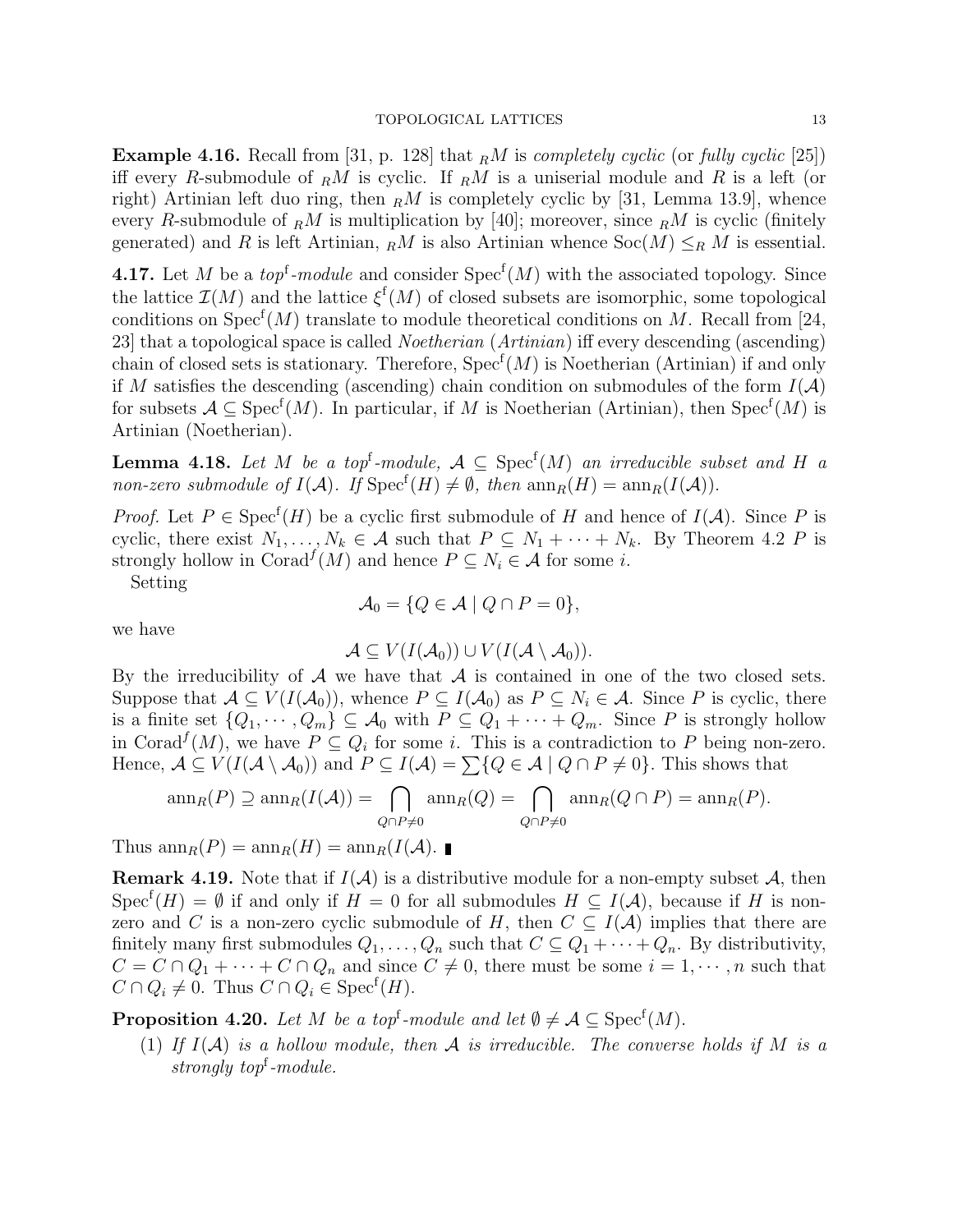- (2) The following are equivalent:
	- (a) A is irreducible and  $Spec^f(H) \neq \emptyset$  for any  $0 \neq H \subseteq I(\mathcal{A})$ .
	- (b)  $\mathcal A$  is irreducible and  $I(\mathcal A)$  is distributive.
	- (c)  $I(A)$  is a first submodule;
	- (d)  $I(\mathcal{A})$  is uniserial;
	- (e)  $A$  is a chain.

*Proof.* (1) follows from Proposition 2.7 applied to the dual lattice  $\mathcal{L}(M)^\circ$ .

 $(2)$   $(a) \Rightarrow (c)$ . The hypotheses of Lemma 4.18 are fulfilled for any non-zero submodule of  $I(\mathcal{A})$ . Hence, all non-zero submodules have the same annihilator, which shows that  $I(\mathcal{A})$ is a prime module.

 $(c) \Rightarrow (a)$  By Corollary 2.9, A is irreducible. Clearly any non-zero submodule of a prime module is first; so, if  $I(\mathcal{A})$  is a first submodule, then any non-zero submodule of it is first as well.

 $(c) \Rightarrow (e)$  follows by Corollary 2.10.

 $(e) \Rightarrow (c)$  Assume now that A is a chain; in particular,  $I(A) = \bigcup_{P \in A} P$ . Since for all  $Q, P \in \mathcal{A}$  either  $Q \subseteq P$  or  $P \subseteq Q$  and since P and Q are prime modules,  $ann_R(P)$ ann<sub>R</sub>(Q). Every cyclic submodule  $U = Rm$  of  $I(A)$  lies in one of the members of A and thus has the same annihilator, *i.e.*  $I(A)$  is a prime module or equivalently  $I(A) \in \text{Spec}^f(M)$ .  $(d) \Leftrightarrow (e)$  clear.

- 
- $(a + d) \Rightarrow (b)$  is clear because a uniserial module is distributive.

 $(b) \Rightarrow (a)$  holds by Remark 4.19.

**Remark 4.21.** Let  $M$  be a top<sup>f</sup>-module and  $\emptyset \neq \mathcal{A} \subseteq \mathcal{S}(M)$ . Every non-zero submodule of  $I(\mathcal{A}) \subseteq \text{Soc}(M)$  contains a simple (hence first) submodule and so we get as an immediate consequence from Proposition 4.20 that the following statements are equivalent:

- (a)  $\mathcal A$  is irreducible;
- (b)  $I(A)$  is a first submodule of M;
- (c)  $\mathcal{A} = \{K\}$  is singleton.

**Example 4.22.** Let M be a top<sup>f</sup>-module. It follows by Remark 4.21 that  $\mathcal{S}(M) \subseteq$  $Spec<sup>f</sup>(M)$  is irreducible if and only if  $Soc(M)$  is a first submodule of M if and only if M contains a single simple R-submodule.

**Remark 4.23.** Let M be a top<sup>f</sup>-module and  $\mathcal{A} \subseteq \text{Spec}^f(M)$  be such that  $I(\mathcal{A})$  is a first submodule of M. By Theorem 4.2,  $I(A)$  is a hollow module (in fact  $I(A)$  is moreover a uniserial module). It follows then from Proposition 4.20 (2) that  $A$  is irreducible.

**Definition 4.24.** We say a top<sup>f</sup>-module is *consistent* iff for every  $A \subseteq \text{Spec}^f(M)$  we have:  $I(\mathcal{A}) \in \text{Spec}^f(M)$  if (and only if) A is irreducible.

Remark 4.25. From Proposition 4.20 and Remark 4.19 we see that the following statements are equivalent for a top<sup>f</sup>-module  $M$ :

- (a)  $M$  is consistent;
- (b) Spec<sup>f</sup> $(H) \neq \emptyset$  for every non-zero submodule  $H \subseteq I(\mathcal{A})$  and every irreducible subset  $\mathcal{A} \subseteq \mathrm{Spec}^{\mathrm{f}}(M);$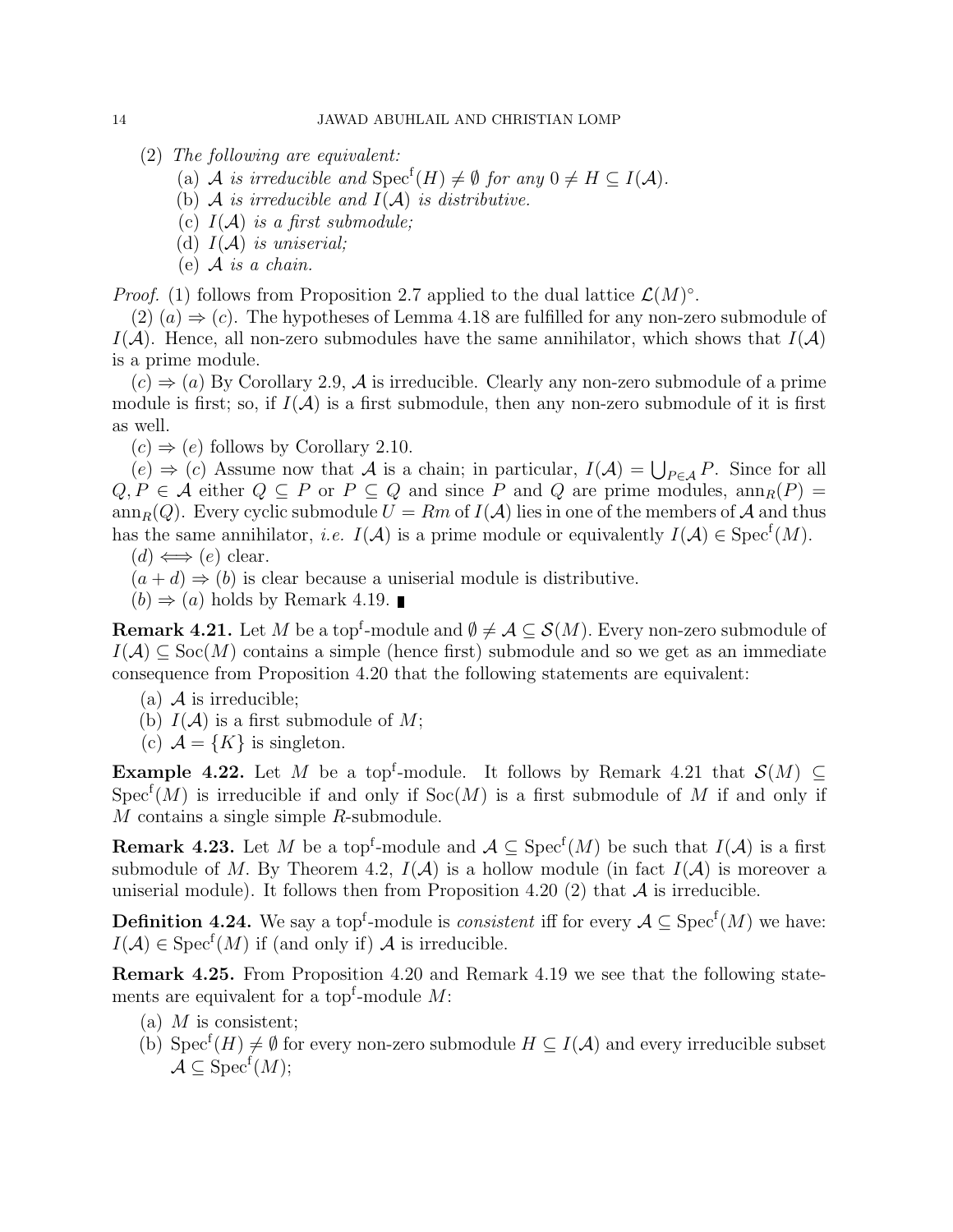(c)  $I(\mathcal{A})$  is distributive for every irreducible subset  $\mathcal{A} \subseteq \text{Spec}^f(M)$ .

For property (c) we use the obvious fact that uniserial modules are distributive.

**Example 4.26.** Every top<sup>f</sup>-module with essential socle is consistent. Moreover, every top<sup>f</sup>-module M, for which  $\text{Corad}^f(M)$  is distributive, is consistent.

**Proposition 4.27.** Let <sub>R</sub>M be a consistent top<sup>f</sup>-module with  $Spec^{f}(M) \neq \emptyset$ . The following are equivalent for  $A \subseteq \text{Spec}^f(M)$ :

- (a)  $\mathcal A$  is irreducible;
- (b)  $I(A)$  is a first submodule of M;
- (c)  $I(A)$  is a non-zero hollow (uniserial) module;
- (d)  $\emptyset \neq A$  is a chain.

For the special case of  $\mathcal{A} = \text{Spec}^f(M)$  we have that  $\text{Spec}^f(M)$  is irreducible if and only if Corad<sup>f</sup> $(M)$  is a first submodule of M if and only if the set of first submodules of M is linearly ordered, provided  $_R M$  is a consistent top<sup>f</sup>-module and  $Spec^f(M) \neq \emptyset$ .

## Notation. Set

 $\text{Max}(\text{Spec}^f(M)) := \{ K \in \text{Spec}^f(M) \mid K \text{ is a maximal first submodule of } M \}.$  (6)

**Proposition 4.28.** Let  $_R M$  be a consistent top<sup>f</sup>-module.

(a) We have a bijection

$$
\operatorname{Spec}^{\mathsf{f}}(M) \stackrel{V(-)}{\longleftrightarrow} \{ \mathcal{A} \mid \mathcal{A} \subseteq \operatorname{Spec}^{\mathsf{f}}(M) \text{ is an irreducible closed subset} \}. \tag{7}
$$

(b) The bijection (7) restricts to a bijection

 $\text{Max}(\text{Spec}^f(M)) \stackrel{V(-)}{\longleftrightarrow} \{ \mathcal{A} \mid \mathcal{A} \subseteq \text{Spec}^f(M) \text{ is an irreducible component} \}.$ 

*Proof.* (a) Let  $K \in \text{Spec}^f(M)$ . Notice that  $K = I(V(K))$  and so the closed set  $V(K)$ is irreducible by Proposition 4.27. On the other hand, let  $A \subseteq \text{Spec}^f(M)$  be a closed irreducible subset. Notice that  $I(A)$  is first in M by Proposition 4.27 and that  $A = \overline{A}$  $V(I(\mathcal{A}))$ . Clearly, the maps V and I are bijective and the result follows.

(b) This follows from (a), the definitions and the fact that V is order preserving.

A topological space  $X$  is called *sober* if every irreducible closed subset of it is the closure of exactly one point.

**Corollary 4.29.** If RM is a consistent top<sup>f</sup>-module, then  $Spec^{f}(M)$  is a sober space.

*Proof.* Let  $A \subseteq \text{Spec}^f(M)$  be an irreducible closed subset. By Proposition 4.28 (a),  $A =$  $V(K)$  for some  $K \in \text{Spec}^f(M)$ . It follows that

$$
\mathcal{A} = \overline{\mathcal{A}} = V(I(\mathcal{A})) = V(K) = \overline{\{K\}},
$$

*i.e.* K is a generic point for A. If H is a generic point of A, then  $V(K) = V(H)$  whence  $K = H.$ 

**Theorem 4.30.** Let  $_R M$  be a top<sup>f</sup>-module with essential socle.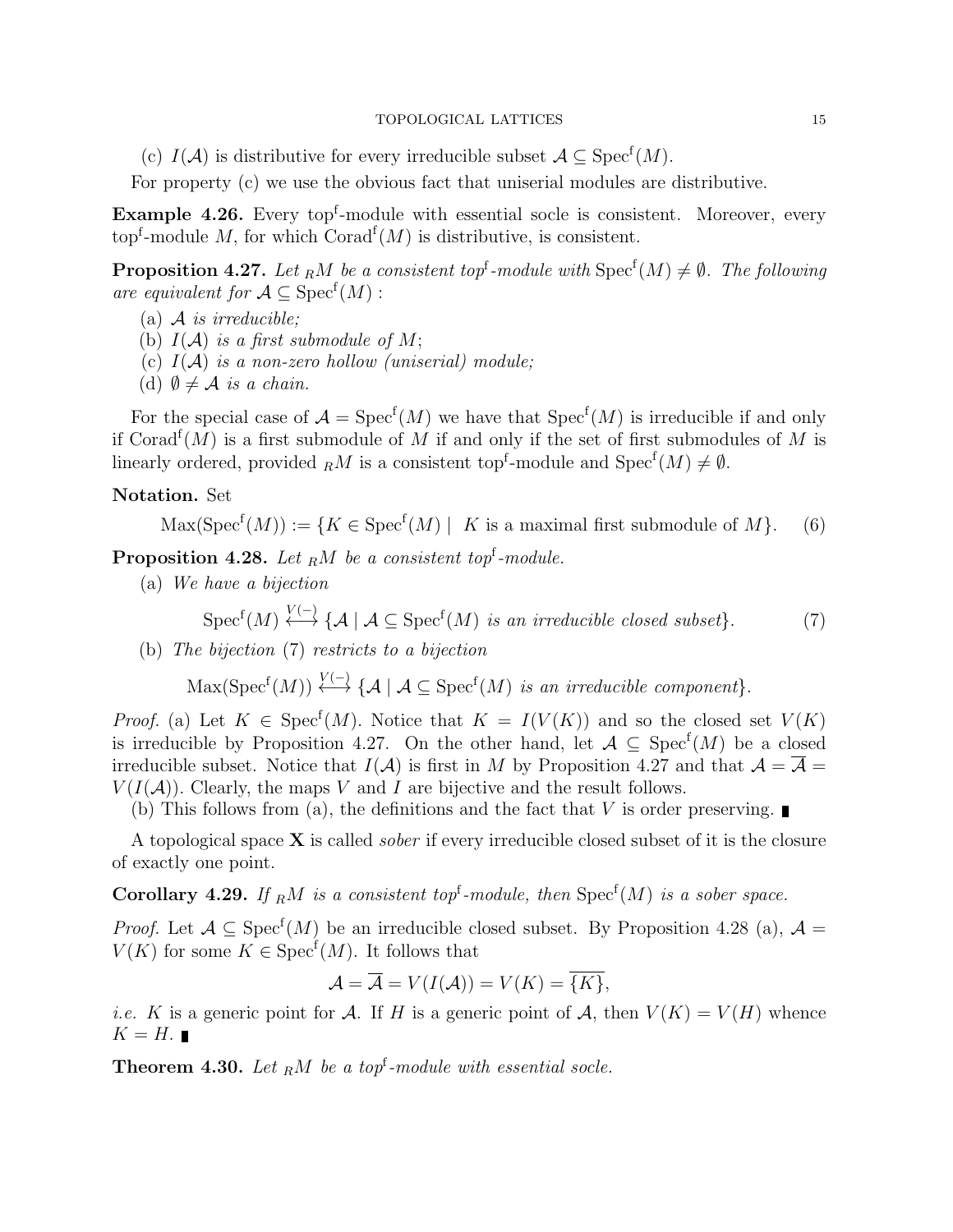- (a) If  $\mathcal{S}(M)$  is finite, then  $Spec^{f}(M)$  is compact.
- (b) If  $\mathcal{S}(M)$  is countable, then  $\text{Spec}^f(M)$  is countably compact.

*Proof.* We prove only (a); the proof of (b) is similar. Assume that  $\mathcal{S}(M) = \{N_1, \ldots, N_k\}.$ Let  ${V(H_\alpha)}_{\alpha\in I}$  be an arbitrary collection of closed subsets of  $Spec^f(M)$  with  $\bigcap V(H_\alpha)$  = α∈I

 $\emptyset$ . Since  $\mathcal{S}(M)$  ⊆ Spec<sup>f</sup>(M), we can pick for each  $i = 1, ..., k$  some  $\alpha_i \in I$  such that  $N_i \nsubseteq H_{\alpha_i}$ . If  $\widetilde{H} := \bigcap$ k  $i=1$  $H_{\alpha_i} \neq 0$ , then there exists a simple R-submodule  $0 \neq N \subseteq H$  (since  $Soc(\widetilde{H}) = \widetilde{H} \cap \text{Soc}(M) \neq 0$ , a contradiction since  $N = N_i \nsubseteq H_{\alpha_i}$  for some  $i = 1, \ldots, n$ . It follows that  $\widetilde{H} = 0$ , whence  $\bigcap$ k  $i=1$  $V(H_{\alpha_i})=V\left(\bigcap\limits_{i=1}^kV_i\right)$  $i=1$  $H_{\alpha_i}$  $\setminus$  $= V(0) = \emptyset.$ 

Connectedness Properties. Recall (e.g. [24], [23]) that a non-empty topological space X is said to be

ultraconnected, iff the intersection of any two non-empty closed subsets is non-empty;

*irreducible* (or *hyperconnected*), iff  $X$  is not the union of two proper *closed* subsets, or equivalently iff the intersection of any two non-empty open subsets is non-empty;

connected, if **X** is not the *disjoint* union of two proper *closed* subsets; equivalently, iff the only subsets of **X** that are *clopen* (*i.e.* closed and open) are  $\emptyset$  and **X**.

**Proposition 4.31.** Let  $_R M$  be a top<sup>f</sup>-module and assume that every first submodule of M is simple.

- (a)  $Spec^f(M)$  is discrete.
- (b) M has a unique simple R-submodule if and only if  $Spec^{f}(M)$  is connected.
- (c) RM is colocal if and only if  $Spec^f(M)$  is connected and  $Soc(M) \leq_R M$  is essential.

*Proof.* (a) Notice that  $_R M$  has the min-property by Corollary 4.4 and Remark 4.5. It follows that for every  $K \in \text{Spec}^f(M) = \mathcal{S}(M)$  we have  $\{K\} = \mathcal{X}(\{K_e\})$  an open set. (b)  $(\Rightarrow)$  clear.

 $(\Leftarrow)$  By (a), Spec<sup>f</sup>(M) is discrete and so  $\mathcal{S}(M) = \text{Spec}^f(M)$  has only one point since a discrete connected space cannot contain more than one-point.

(c) follows directly from the definitions and (b).

**Remark 4.32.** Let  $_R M$  be a top<sup>f</sup>-module with essential socle. Recall that  $\mathcal{S}(M) \subseteq$  $Spec<sup>f</sup>(M)$  without any conditions on  $_R M$ . If  $\{H\}$  is closed in  $Spec<sup>f</sup>(M)$  for some  $H \leq_R M$ , then  $\{H\} = V(K)$  for some  $0 \neq K \leq_R M$  and we conclude that  $_RH$  is simple: if not, then there exists some simple R-submodule  $\widetilde{H} \leq_R H$  and we would have  $\{H, \widetilde{H}\} \subseteq V(K)$  $\{H\}$ , a contradiction. So,  $H \leq_R M$  is simple if and only if H is a first submodule of M and  $V(H) = \{H\}$  if and only if  $\{H\}$  is closed in Spec<sup>f</sup> $(M)$ .

Combining Proposition 4.31 and Remark 4.32 we obtain

**Theorem 4.33.** For a top<sup>f</sup>-module M with essential socle, the following are equivalent: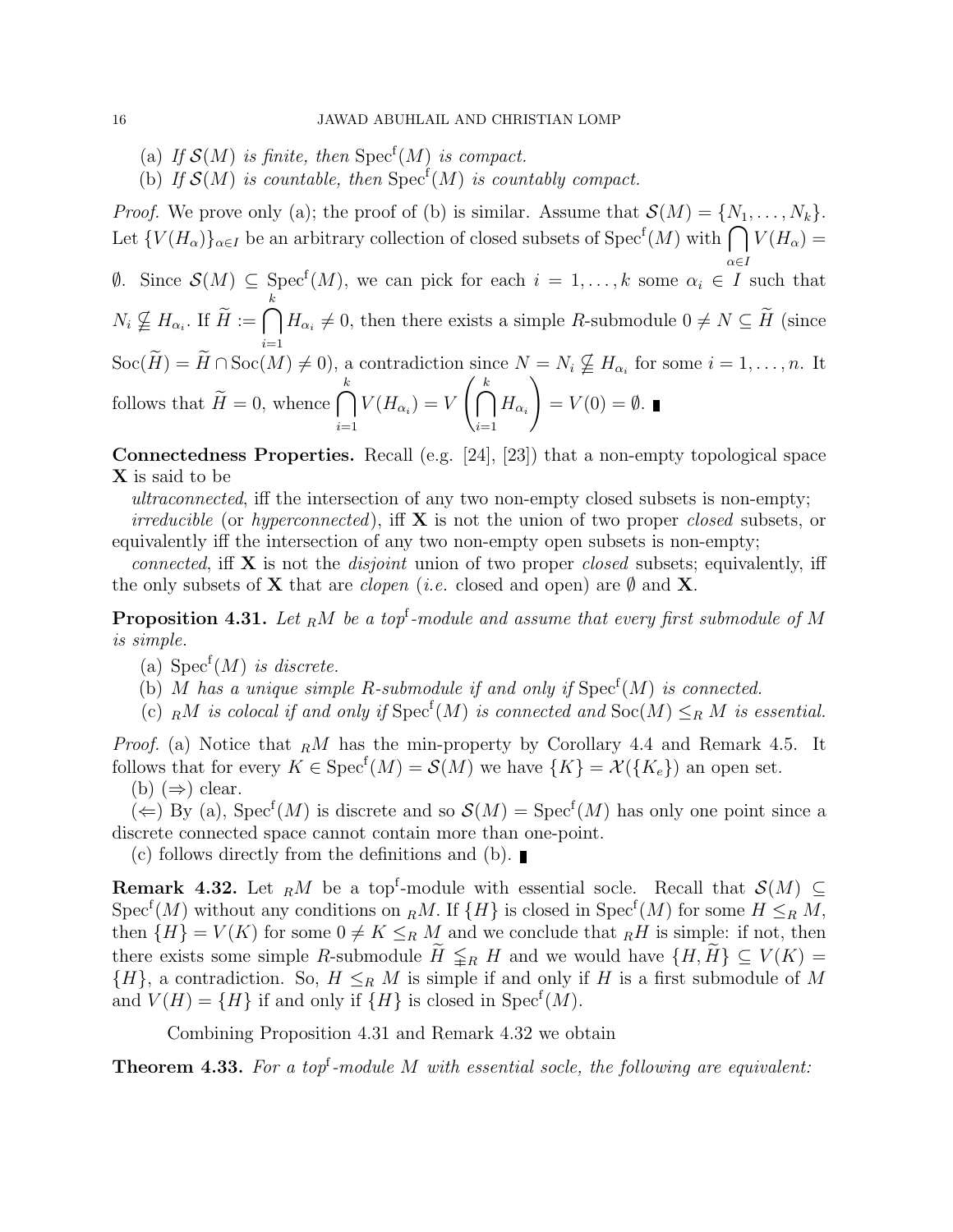- (1)  $Spec^f(M) = \mathcal{S}(M);$
- (2)  $Spec<sup>f</sup>(M)$  is discrete;
- (3)  $Spec^f(M)$  is  $T_2$  (Hausdorff space);
- (4)  $Spec^f(M)$  is  $T_1$  (Frécht space).

**Proposition 4.34.** Let  $_R M$  be comultiplication.

- (a)  $_R M$  is a strongly top<sup>f</sup>-module; in particular,  $_R M$  is a top<sup>f</sup>-module.
- (b)  $\mathcal{S}(M) = \text{Spec}^f(M)$ , i.e. every first submodule of M is simple.
- (c)  $Spec<sup>f</sup>(M)$  is discrete.

*Proof.* Let  $<sub>R</sub>M$  be comultiplication.</sub>

(a) This follows directly from the fact that  $\text{Sub}_c(M) = \text{Sub}(M)$ , Equation (3) (see Remark 4.6).

(b) This follows from Lemma 4.12 (a) and the fact that all submodules of a comultiplication module are also comultiplication.

(c) This follows from Proposition 4.31 (a).

**Example 4.35.** If R is a *left dual ring* [36], then  $_R R$  is a strongly top<sup>f</sup>-module and  $Spec^{f}({}_{R}R) = Min({}_{R}R)$  the set of minimal left ideals of R.

**Example 4.36.**  $\mathbb{Z}_{p^{\infty}}$  is a comultiplication  $\mathbb{Z}$ -module, whence a strongly top<sup>f</sup>-module. Any Z-submodule of  $\mathbb{Z}_{p^{\infty}}$  is of the form  $\mathbb{Z}(\frac{1}{p^n}+\mathbb{Z})$  for some  $n \in \mathbb{N}$  and so  $\mathbb{Z}_{p^{\infty}} \notin \text{Spec}^f(\mathbb{Z}_{p^{\infty}})$ since  $ann_{\mathbb{Z}}(\mathbb{Z}_{p^{\infty}}) = 0 \neq ann_{\mathbb{Z}}(\mathbb{Z}(\frac{1}{p^{n}} + \mathbb{Z}))$  for every  $n \in \mathbb{N}$ . Moreover, it is evident that  $\text{ann}_{\mathbb{Z}}(\mathbb{Z}(\frac{1}{n^n}))$  $\frac{1}{p^{n_1}} + \mathbb{Z})$ )  $\supsetneq \operatorname{ann}_{\mathbb{Z}}(\mathbb{Z}(\frac{1}{p^n}))$  $\frac{1}{p^{n_2}} + \mathbb{Z}$ ), whence  $\mathbb{Z}(\frac{1}{p^n})$  $\frac{1}{p^{n_2}} + \mathbb{Z}$   $\notin$   $Spec^f(\mathbb{Z}_{p^{\infty}})$  if  $n_1 \leq n_2$ . Consequently,  $Spec^{f}(\mathbb{Z}_{p^{\infty}}) = {\{\mathbb{Z}(\frac{1}{p} + \mathbb{Z})\}} = \mathcal{S}(\mathbb{Z}_{p^{\infty}})$ . Clearly,  $\tau^{f}(\mathbb{Z}_{p^{\infty}}) = {\{\emptyset, {\{\mathbb{Z}(\frac{1}{p} + \mathbb{Z})\}}\}}$  is the trivial topology and is connected.

**Proposition 4.37.** A top<sup>t</sup>-module M with essential socle is uniform if and only if  $\mathrm{Spec}^{\mathrm{f}}(M)$ is ultraconnected.

*Proof.* ( $\Rightarrow$ ) Let RM be uniform. For any non-empty closed subsets  $V(K_1), V(K_2) \subseteq$ Spec<sup>f</sup>(M), we have indeed  $H_1 \neq 0 \neq H_2$  whence  $V(H_1) \cap V(H_2) = V(H_1 \cap H_2) \neq \emptyset$ , since  $H_1 \cap H_2 \neq 0$  by uniformity of RM and so it contains by assumption some simple R-submodule which is indeed first in M.

(  $\Leftarrow$  ) Assume that Spec<sup>f</sup>(*M*) is ultraconnected. Let *H*<sub>1</sub> and *H*<sub>2</sub> be non-zero *R*-submodules of RM. It follows that  $V(H_1) \neq \emptyset \neq V(H_2)$ . By assumption,  $V(H_1 \cap H_2) = V(H_1) \cap V(H_2) \neq$  $\emptyset$ , hence  $H_1 \cap H_2 \neq 0$ . ■

Acknowledgement. The authors would like to thank the anonymous referee for her/his careful reading of the paper, for useful suggestions which improved the revised version of the paper and for pointing out (and actually correcting) incorrect statements in Example 4.9 and Lemma 4.18.

The first author would like to acknowledge the support provided by the Deanship of Scientific Research (DSR) at King Fahd University of Petroleum & Minerals (KFUPM) for funding this work through project SB101023. The second author is also grateful to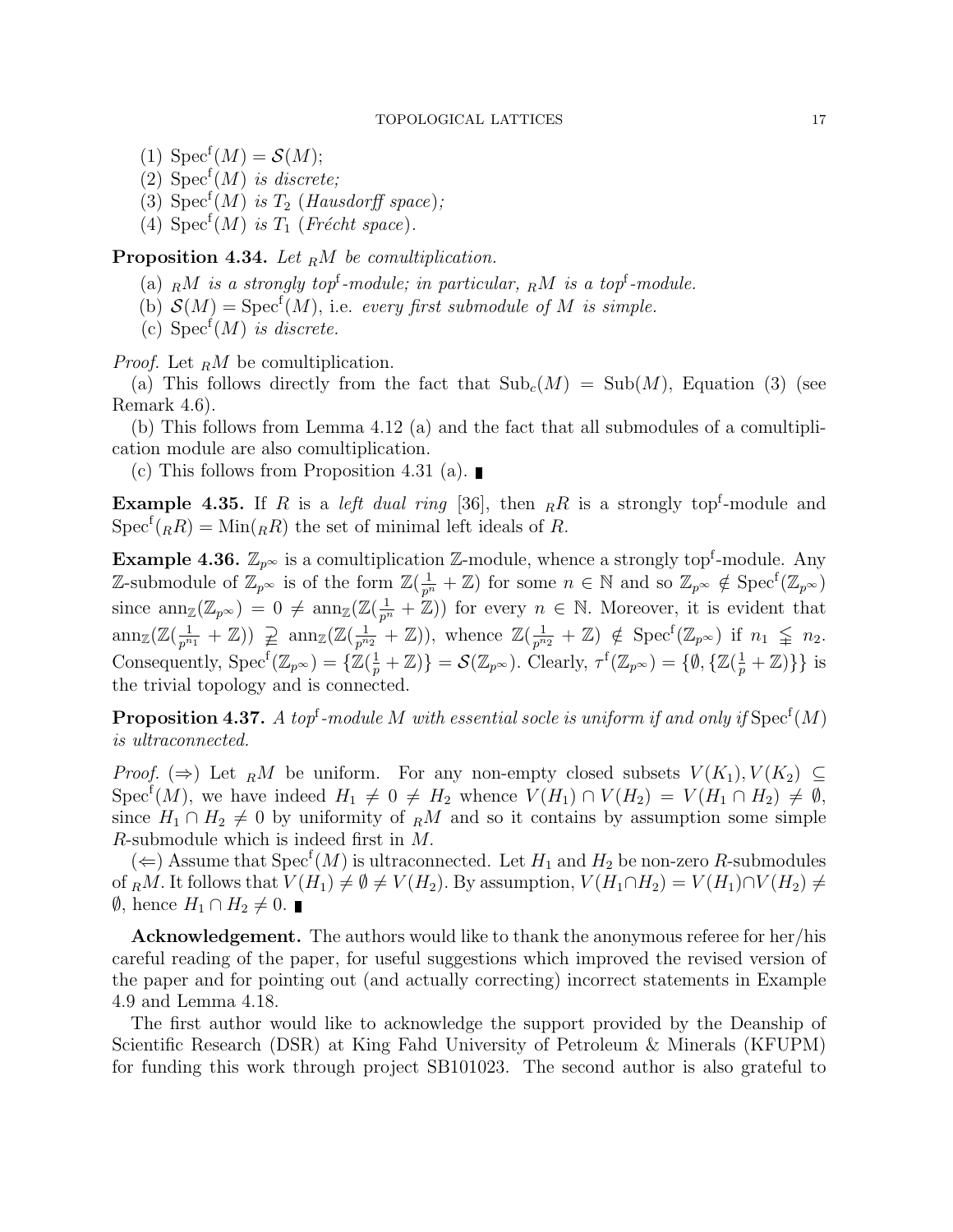the funding by the European Regional Development Fund through the program COM-PETE and by the Portuguese Government through the FCT - Fundação para a ciência e a Tecnologia under the project PEst-C/MAT/UI0144/2011.

### **REFERENCES**

- [1] A.Abbasi, D. Hassanzadeh-lelekaami, Quasi-prime submodules and developed Zariski topology. Algebra Colloq. 19 (2012), Special Issue No.1, 1089–1108.
- [2] J. Y. Abuhlail, A Zariski topology for modules, Commun. Algebra 39 (2011), 4163–4182.
- [3] J. Y. Abuhlail, A dual Zariski topology for modules, Topology Appl. 158 (2011) 457–467.
- [4] J. Y. Abuhlail, Zariski Topologies for Coprime and Second Submodules, Algebra Colloquium, to appear.
- [5] J. Y. Abuhlail and Ch. Lomp, On the notion of strong irreducibility and its dual, J. Algebra Appl. 9 (6) (2013), DOI: 10.1142/S0219498813500126.
- [6] J.Y. Abuhlail, Zariski topology for bicomodules and corings. Appl. Categ. Structures 16 (2008), no. 1-2, 13–28.
- [7] M.Alkan, S.Çeken and P.F. Smith, The dual notion of the prime radical of a module. J. Algebra 392 (2013), 265–275.
- [8] M.Alkan, S.Ceken and P.F. Smith, *Second modules over noncommutative rings.* Comm. Algebra 41 (2013), no. 1, 83–98.
- [9] S. Annin, Associated and Attached Primes over Noncommutative Rings, Ph.D. Dissertation, University of California at Berkeley (2002).
- [10] H. Ansari-Toroghy and F. Farshadifar, On the dual notion of prime radicals of submodules., Asian-Eur. J. Math. 6 (2013), no. 2, 1350024, 11 pp.
- [11] H.Ansari-Toroghy and F. Farshadifar, On the dual notion of prime submodules (II)., Mediterr. J. Math. 9 (2012), no. 2, 327–336.
- [12] H. Ansari-Toroghy and F. Farshadifar, On the dual notion of prime submodules., Algebra Colloq. 19 (2012), Special Issue No.1, 1109–1116.
- [13] H. Ansari-Toroghy and F. Farshadifar, On multiplication and comultiplication modules., Acta Math. Sci. Ser. B Engl. Ed. 31 (2011), no. 2, 694–700.
- [14] Y. Al-Shaniafi and P. F. Smith, Comultiplication modules over commutative rings, J. Commut. Algebra 3 (1) (2011), 1–29.
- [15] H. Ansari-Toroghy and F. Farshadifar, The dual notion of multiplication modules, Taiwanese J. Math. 11 (4) (2007), 1189–1201.
- [16] H. Ansari-Toroghy and Sh. Habibi, The Zariski topology-graph of modules over commutative rings., Comm. Algebra 42 (2014), no. 8, 3283–3296.
- [17] H.Ansari-Toroghy and D.Hassanzadeh-Lelekaami, On the prime spectrum of top modules. Algebra Discrete Math. 11 (2011), no. 1, 1–16.
- [18] H.Ansari-Toroghy and S.Keyvani, Strongly top modules., Bull. Malays. Math. Sci. Soc. (2) 37 (2014), no. 1, 73–82.
- [19] S.E. Atani and A.Yousefian, A. Notes on the primal submodules. Chiang Mai J. Sci. 35 (2008), no. 3, 399–410.
- [20] M.F. Atiyah, I.G. Macdonald, Introduction to Commutative Algebra, Addison–Wesley Publishing Company (1969)
- [21] A. Azizi and A.Nikseresht, Zariski spaces of modules. J. Pure Appl. Algebra 217 (2013), no. 7, 1187–1194.
- [22] L. Bican, P. Jambor, T. Kepka, P. Němec, Prime and coprime modules, Fund. Math. 107 (1) (1980), 33-45.
- [23] N. Bourbaki, Commutative Algebra, Springer-Verlag (1998).
- [24] N. Bourbaki, *General Topology, Part I*, Addison-Wesley (1966).